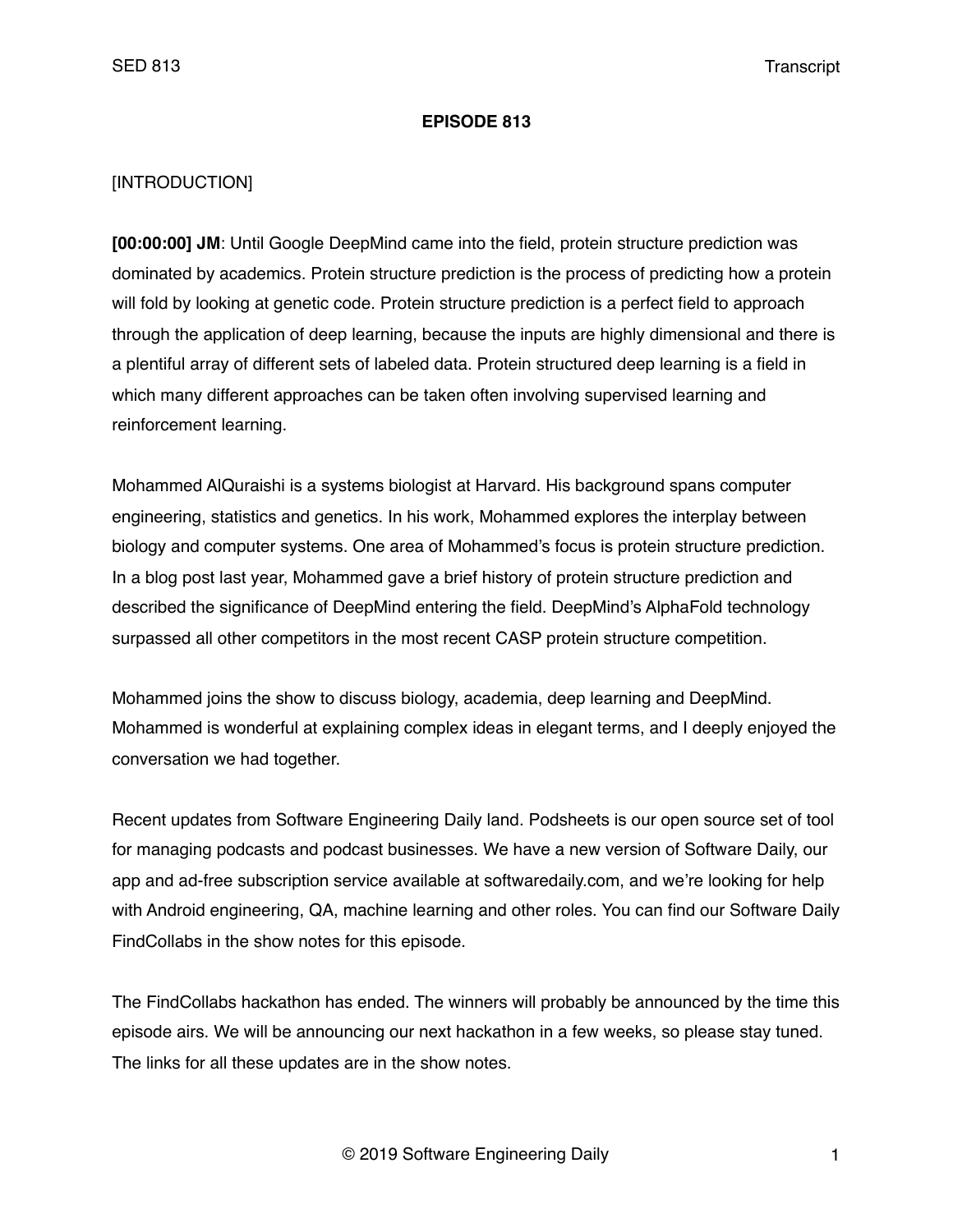Let's get on with the show.

## [SPONSOR MESSAGE]

**[00:02:23] JM**: Today's episode of Software Engineering Daily is sponsored by Datadog. With infrastructure monitoring, distributed tracing and, now, logging, Datadog provides end-to-end visibility into the health and performance of modern applications. Datadog's distributed tracing and APM generates detailed flame graphs from real requests enabling you to visualize how requests propagate through your distributed infrastructure.

See which services or calls are generating errors or contributing to overall latency so you can troubleshoot faster or identify opportunities for performance optimization. Start monitoring your applications with a free trial and Datadog will send you a free t-shirt. Go to softwareengineeringdaily.com/datadog and learn more as well as get that free t-shirt. That's softwareengineering.com/datadog.

### [INTERVIEW]

**[00:03:24] JM**: Mohammed AlQuraishi, you a systems biology fellow at Harvard. Welcome to Software Engineering Daily.

**[00:03:29] MQ**: Thank you very much for having me.

**[00:03:30] JM**: I'd like to start with some of your background before we get into a discussion of proteins and deep learning. You've studied computer engineering, biology, statistics and genetics. How would you describe your research interest?

**[00:03:46] MQ**: So I guess I'm a computational biologist. That's what I would call myself. In general in interested in using machine learning and just algorithms in general to try to understand molecular interactions. So how molecules interact in a cell, and then using that to sort of say something about how cells behave and how diseases arise.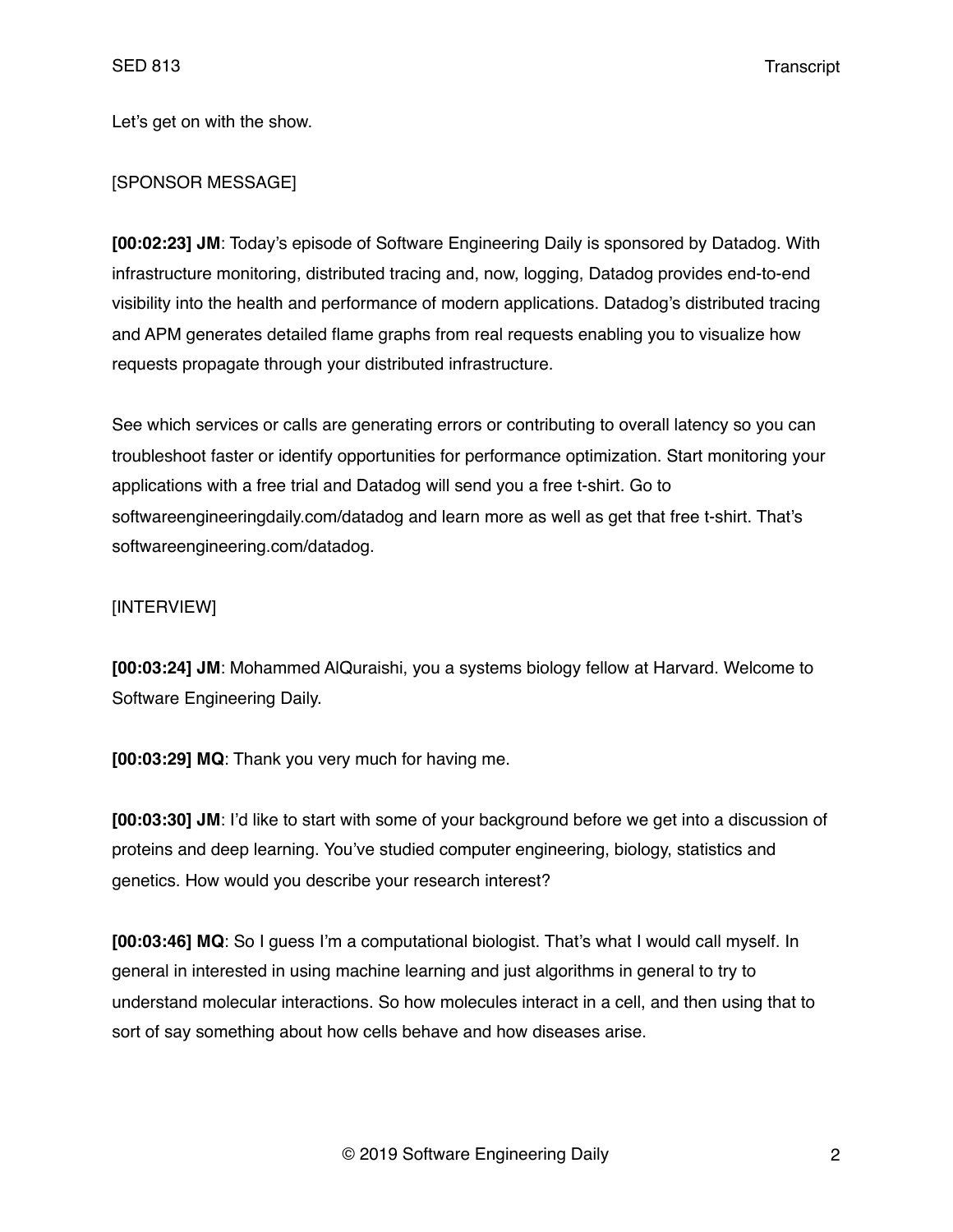**[00:04:03] JM**: Do you think of biology as a statistical process with some unknown paths, or do you think of it more as a deterministic process?

**[00:04:14] MQ**: No. I would say it's very a probabilistic process, but it's not entirely random. So it has elements of logic and things that one would associate with computer programs and software, but is sort of imbued with that kind of probabilistic flavor, if that makes sense.

**[00:04:29] JM**: So it's 2019, what are the areas of biology that have become easier to innovate within things to modern computation?

**[00:04:37] MQ**: Certainly, genetics and genomics. I mean, those are the big ones where they are very data-driven, and we have just so much data that we could simply leverage computation. But I would like to think as well that the things that are kind of molecular modeling, molecular biology, trying to understand how biological molecules do things. That's definitely benefited in the last decade, and I think we're going to see a lot more changes and improvement in the upcoming few years.

**[00:05:00] JM**: Are there any other areas that maybe they're not quite ready yet to be approachable through computational biology, but maybe they're around the corner, like there's some cool stuff going on in the lab, some promising experiments. What's around the corner?

**[00:05:16] MQ**: Yeah, that's an interesting question. People have been talking about systems biology for a long time, and the idea there is that you're not only modeling sort of individual things, but you're modeling systems of things, how many molecules or even how many cells come together to do stuff. I would say that hasn't quite yet reached the level of maturity to sort of be useful broadly, but I think that's – At the moment, I would say are still outside the reach of computation. But I think that may well be on the corner 5 to 10 years.

**[00:05:46] JM**: One thing that strikes me as being hard about biology – I mean, biology is like computer science and that we're looking at these large complex systems with these different levels of abstraction and these different high-level abstractions that get composed together in useful ways. But the stark difference between biology and computer science is that wit computer science or software architecture, we can abstract away from the areas that we're less sure of,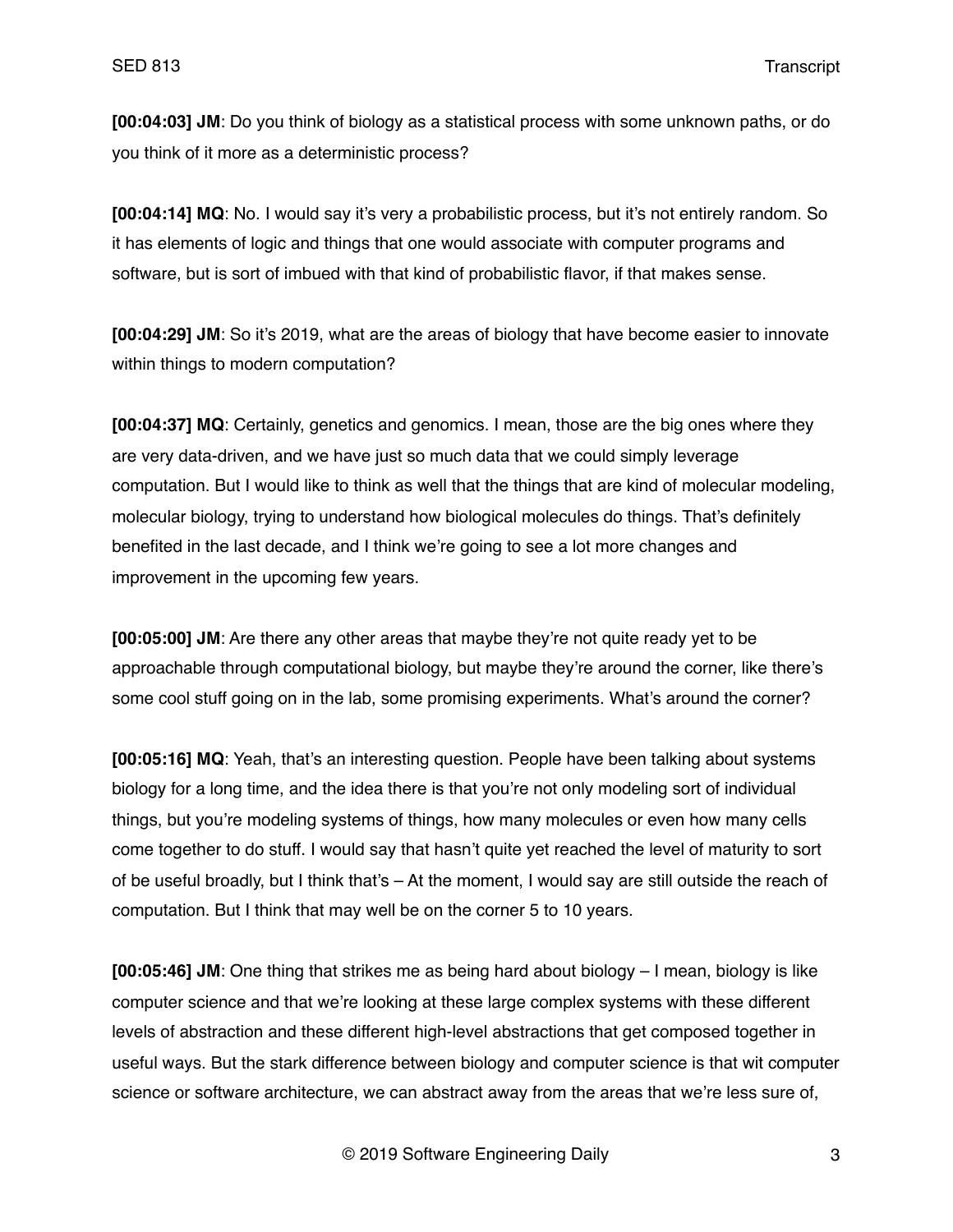like physics. We kind of have these low-level corrective mechanisms to bend physics into being in states like 1 and 0. At a lower level, obviously it's a much more of a granular system, but at the level that we get to operate at, it's the 1 or 0 level, which is such a profound breakthrough in technology.

But in biology, again, there's so much we don't know. It is this analog system in some sense, and there are so many different pathways and chemical relationships that we don't understand. As a systems biologist, how can you gain any confidence in your theories when there are so many confounding variables?

**[00:07:01] MQ**: Yeah, there's a lot to unpack there. A few things to say, in some ways, genetic information is digital. So at least in the level of genetics, sort of life has figured out a way to encode things using four bits instead of two bits with ACGT, which is interesting. I mean, in priority, maybe that wasn't obvious that that would be the case, and I think in some ways that's what drew me to Biology, actually is, "Oh! This is digital too. It looks a lot like computer science." But you're quite right, and that it's different in many other ways including the fact that at least aspects of the computation done by biology is analog. Maybe more –

To me, personally, what I think is actually the biggest difference between computer science and biology is the fact that the former is human engineered, so there are human artifacts, while biology is not. So the kind of design principles or the intuition that we have how abstractions are to be built in computer science don't really show up at all, or at least they show up in a very different way in biology, because they all sort of evolve organically. They have this set of trajectory that that's very kind of accumulative and iterative. They're quite different than computer science or than just software programs. That to me is really the biggest gap between those two, the two things, or the two worlds.

**[00:08:14] JM**: So when I was in college, I studied biology for a little bit and then I switched to computer science. In that transition point, there were a couple of books that I looked at. I didn't make through either of them in their entirety. I read probably 5 to 15 pages in each of these books and kind of skimmed them, but it stood out to me as some kind of gap bridges between the fields of computer science and biology. One of them was the Selfish Gene, which takes this kind of bottoms up or bottom to top evolutionary kind of discussion of soft of how the primordial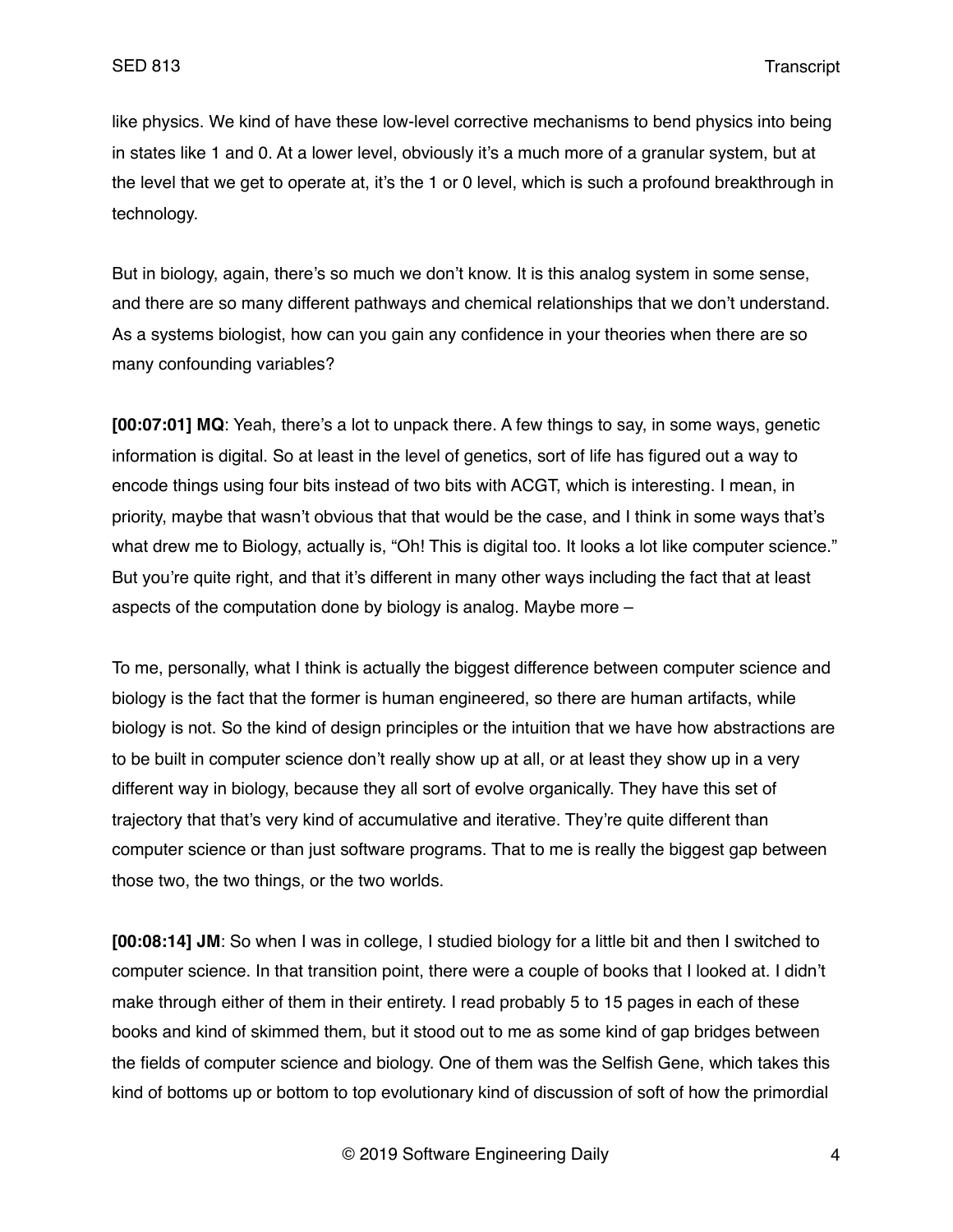soup might have be turned into, first, the lower level abstractions that underpin biology and then eventually led to these higher level organisms that we have. Then the other book was this Titanic book, the G*ö*del, Escher, Bach book, which is it's interesting in the sense that it talks about these idea of lower level languages and does bridge some gap between the ATCG and the 1 and 0 world, but I found that book to be a little bit too – It was hard for me to, I guess, get into such detail and tries to draw so many different analogies that it becomes really hard for me to really make sense of what arguments he's trying to make. At least that's my 5 to 15-page amateurish critique of it. But can you go a little bit deeper on the bridge between computer science and biology and what you see as perhaps the parallels between the two worlds.

**[00:09:54] MQ**: Yeah, sure. I mean, by the way, these are both great books. Actually, to me they were very influential. I got them when I was in college or even earlier in high school, and they definitely had a very big influence on my thinking. So I think they're both great books.

G*ö*del, Escher, Bach, incidentally, I think is really more focused on the question of consciousness instead of maybe newer science and a little bit less about biology wildly construed, but that's beside the point.

Yeah. In some ways, I think maybe the most fundamental unity between computer science and biology is the fact that they're both trying to or they both have built programs. So this notion of you want to build some sort of reactive kind of object that's doing something, that has some purpose, that's able to interact with this environment. In our case, in the computer science case, it's a user or another program interacting with it. In biology, it's either organisms and it's where it lives. That's the environment. But it's able to interact with that environment to do stuff and to – In the case of biology, to survive and procreate and so on. So they're both trying to execute some sort of logic. That kind of basic premise I think is really the thing that unifies those two sort of very distinct kind of classes of phenomenon.

So far as one's trying to do this both for human engineer designing a program for a life form evolving over eons. To be successful in that, the idea of abstraction, the idea of hierarchy, or sort of building things from more primitive components and then building layers upon layers. That approach is very useful, because it allows – Well, it's interesting. From the perspective of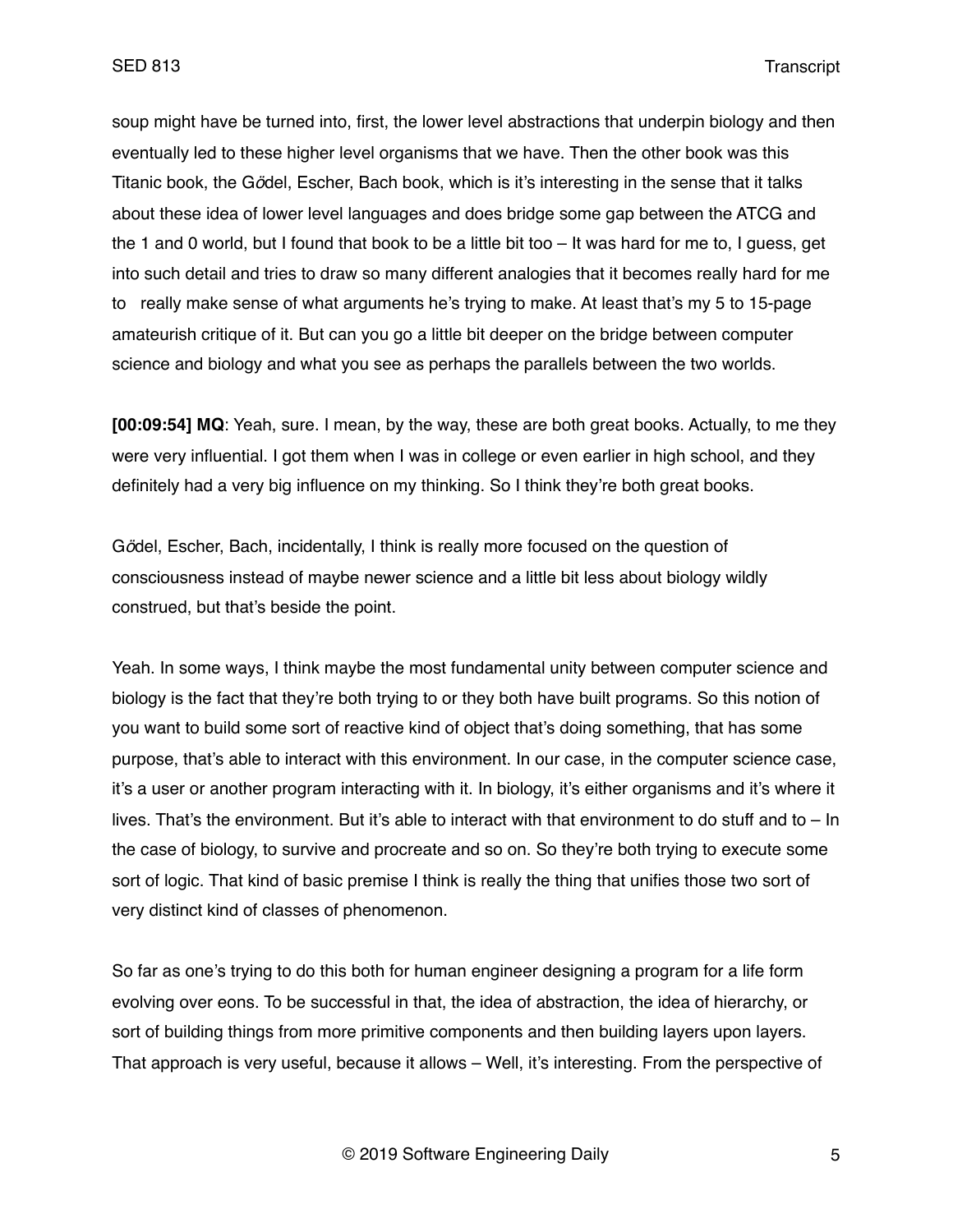SED 813 Transcript

the human design, it allows one to reason about these systems to do reuse, and that sort of thing, kind of modular architectures.

In biology, you don't have this notion of reasoning over the system that we do in a human engineered program, but you definitely have this notion of reuse, where instead of biological systems become more evolvable, if they are using abstractions and if they are using kind of these primitives built out of smaller primitives. In that case, there are actually parallels. This is at least kind of one aspect of your question.

**[00:12:04] JM**: All right. Well let's get begin to move from the philosophical into the concrete. I'd like to give a little bit of a biological review for software engineers who never took a look at biology or who are a little bit foggy in their recollections, because we need to talk about what a protein is. Can you explain what role proteins play in our body and kind of what a protein is at a fundamental level?

**[00:12:29] MQ**: Sure. So one way of looking at proteins is that they are nano machines. They are these small molecular machines that do stuff, and they do many things. They do mechanical things. They do structural things. They do informational processing things. So on the mechanical side, for example, they actually – They're these sort of cargo walkers that transport things across the cell, and that transport process is done using proteins. They're also information processors. They are proteins that sit on the surface of your cells and they sense what's going on inside and outside of the cell. Based on that, they execute new commands effectively, so transmitting information. So they're really kind of the workhorses, the things that actually do stuff in your cell.

**[00:13:11] JM**: One thing I think is interesting, kind of the parallel we could draw between proteins, perhaps proteins and programs, or proteins and modules, or proteins and applications versus the code that leads to those applications. In the protein world, you have the ATCG in the case of DNA, but not only is it – Then you have the ones and zeroes. Obviously, they compile into these grand – Well, I guess these grandiose program text gets compiled down into ones and zeroes. So it kind of have the code to the ones and zeroes. Then the ones and zeroes get run.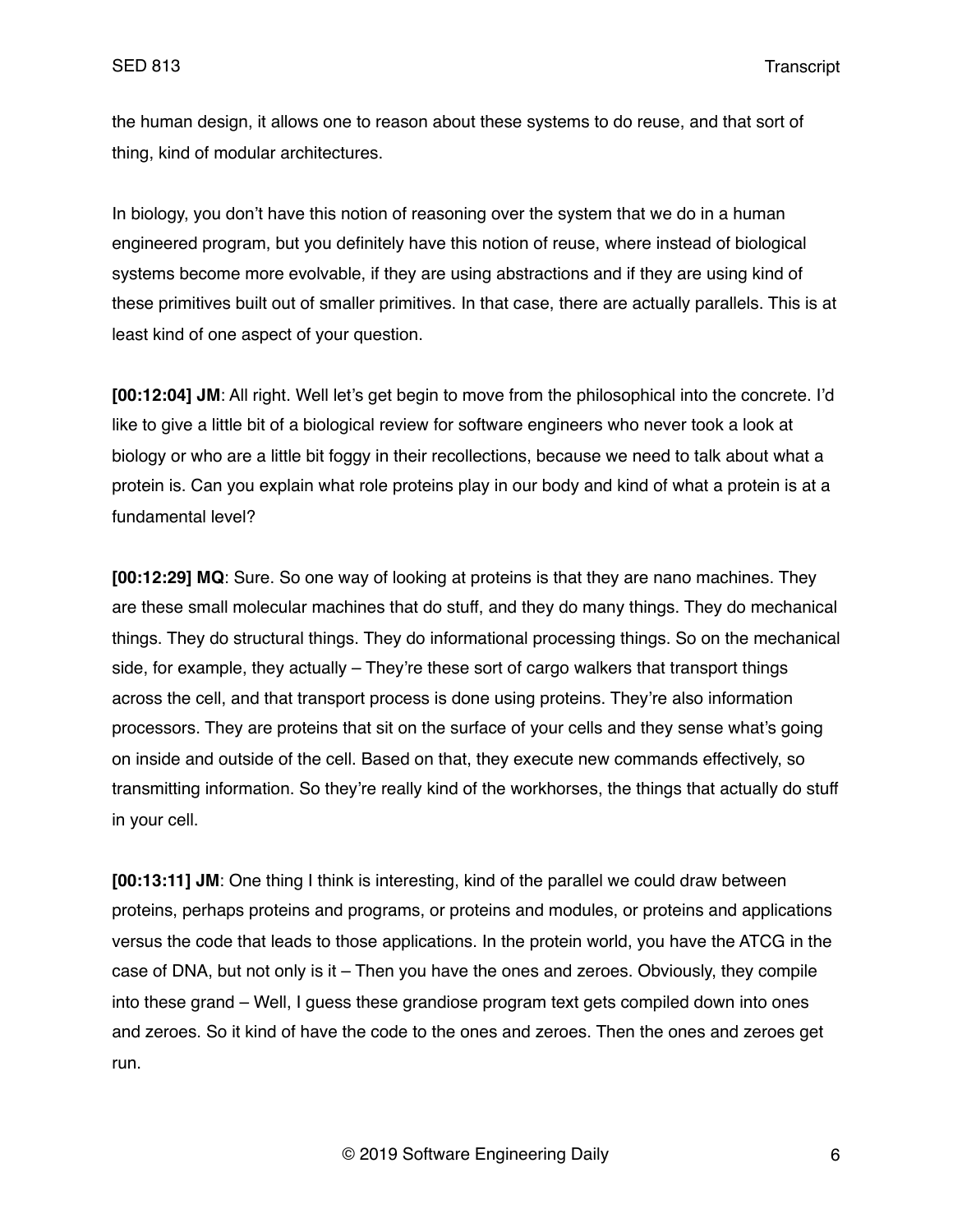But in the cell, what's cool is you kind of have these – You have the applications running, which are the proteins, then there's also like – Concurrently, there's also genetic code that's just like floating around and then there's other proteins that are on the genetic code kind of acting as Turing machines on that genetic code and producing more proteins. So within the cellular structure, it's like you have continuous compilation alongside the computation, which I think is a little bit different than at least our current computation models.

**[00:14:25] MQ**: Yeah, absolutely. It's not a normal machine. I mean, that's what's really cool about it, is that the information substrate and kind of the actual execution, they're all sort of mangled up, because they're all molecules at the end of the day. You have information being transmuted into machines, and then these machines sort of directly operate on the information, and so it's all entangled. It's quite different architecturally.

Just parenthetically, as a computer scientist, when I went into biology, this was for me sort of the most difficult paradigmatic shift I had to make, because I really came to it from someone like a computer engineer, somebody who thinks in terms of memory, and disk, and logic, and so on, and CPUs, and this was just so different.

**[00:15:08] JM**: So these proteins are made inside of our bodies. How well do we understand the biological pathways of protein creation?

**[00:15:19] MQ**: On one level we understand it very well in the sense that we know that proteins are specified by genes. So these are contagious segments, or even non-contagious segments of DNA, and there's sort of a mapping, a code, that takes you from basically triples of DNA basis, like the AGs and Ts to a different language, if you way, a 20-letter alphabet that makes up proteins, and proteins are chains made up of this 20 amino acid, or 20-letter alphabet. In that sense, we understand it very well.

What we don't understand, once you have this sequence, this arrangement of the 20-letter alphabet for a given protein, we don't know what the resulting protein will look like. Often, the shape of the protein is the same as what it does. We have this, in some sense, kind of shallow understanding. We kind of know the mapping of what makes up a protein, but we don't really understand how that makeup translates into function and structure.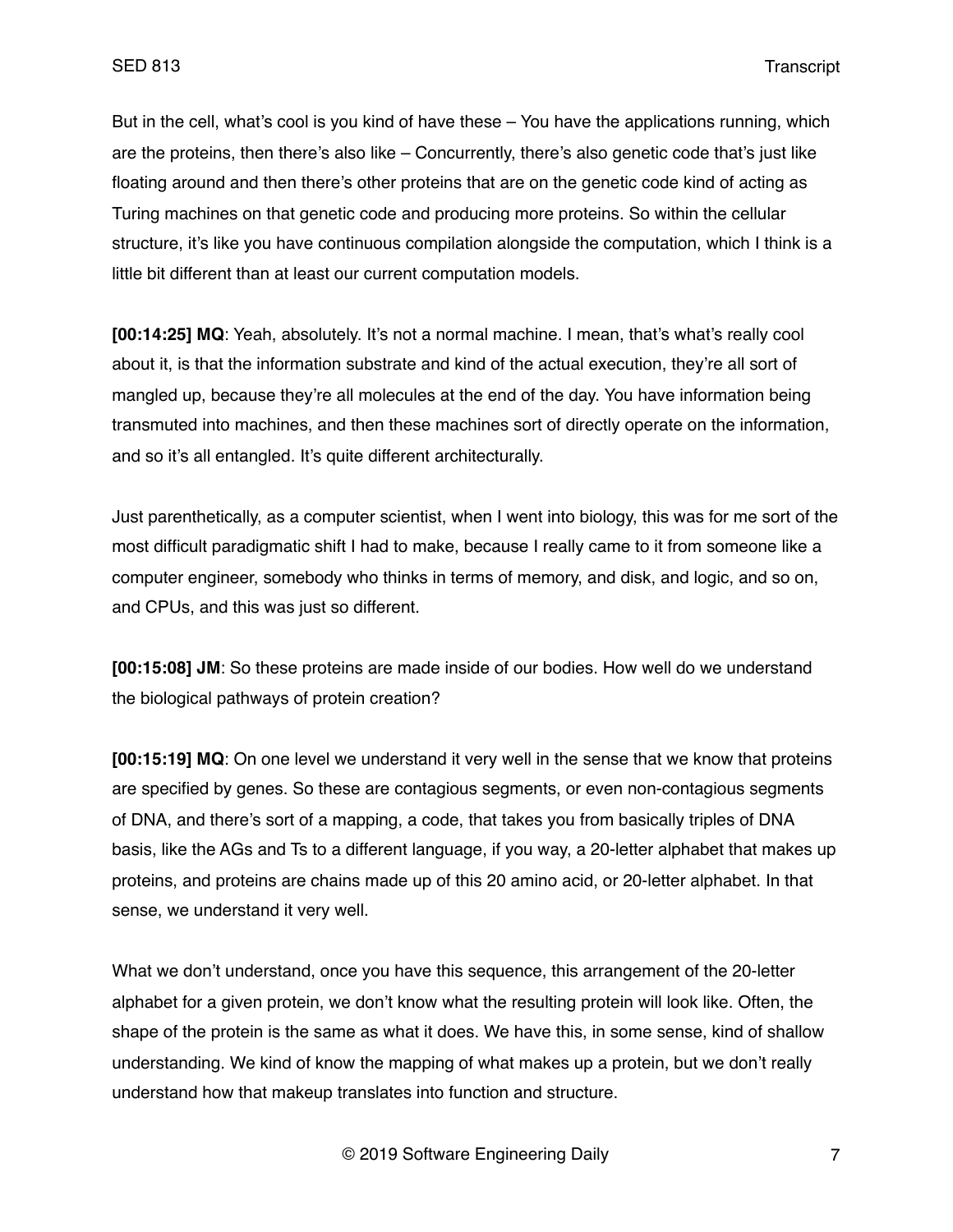SED 813 Transcript

**[00:16:12] JM**: So perhaps to draw towards your analogy, we don't really understand how the compiler works.

**[00:16:18] MQ**: Yeah, in a sense. That's reasonable. I mean, that's one way of looking at it. Sure.

**[00:16:21] JM**: Okay. We'll talk a little bit more about that. So in ways is that analogy wrong? We've got this genetic code that's floating around. We've got these finished proteins that result from that genetic code. Why is the process from getting to genetic code to the finished protein so opaque?

**[00:16:39] MQ**: Actually, there's another wrinkle here, which I think is worth mentioning with respect to how this is different from computer science, is that you actually don't have a compiler, for the most part. This is all driven by self-assembly. So it's all driven by the laws of physics. You don't have something that's sits in and says, "I'm going to –" I mean, you sort of do, but it's not in the same way that compilers will going to sense that you're doing this sort of – You take a protein sequencing, you fold it. Instead, it's just basically a chemical process that that gives you the protein.

But the challenge becomes, is that now that we have this protein, and in its initial state, it's effectively the un-compile state. Basically, it's like a thread. It's a chain in 3D space. It doesn't have a shape, a well-defined shape. But then just going through the motions of physics, that thread takes on a well-defined three dimensional shape. You could think of that as like the compilation, but the compiler is just physics.

The challenge here is that that process is very complex. There are very, very many possibilities that that could arise in terms of how you go from that initial shape to the final shape, and it's not something that we have sort of fully – We don't fully understand. Actually, if we want to simulate it, it's computationally very intensive. So there's that too.

# [SPONSOR MESSAGE]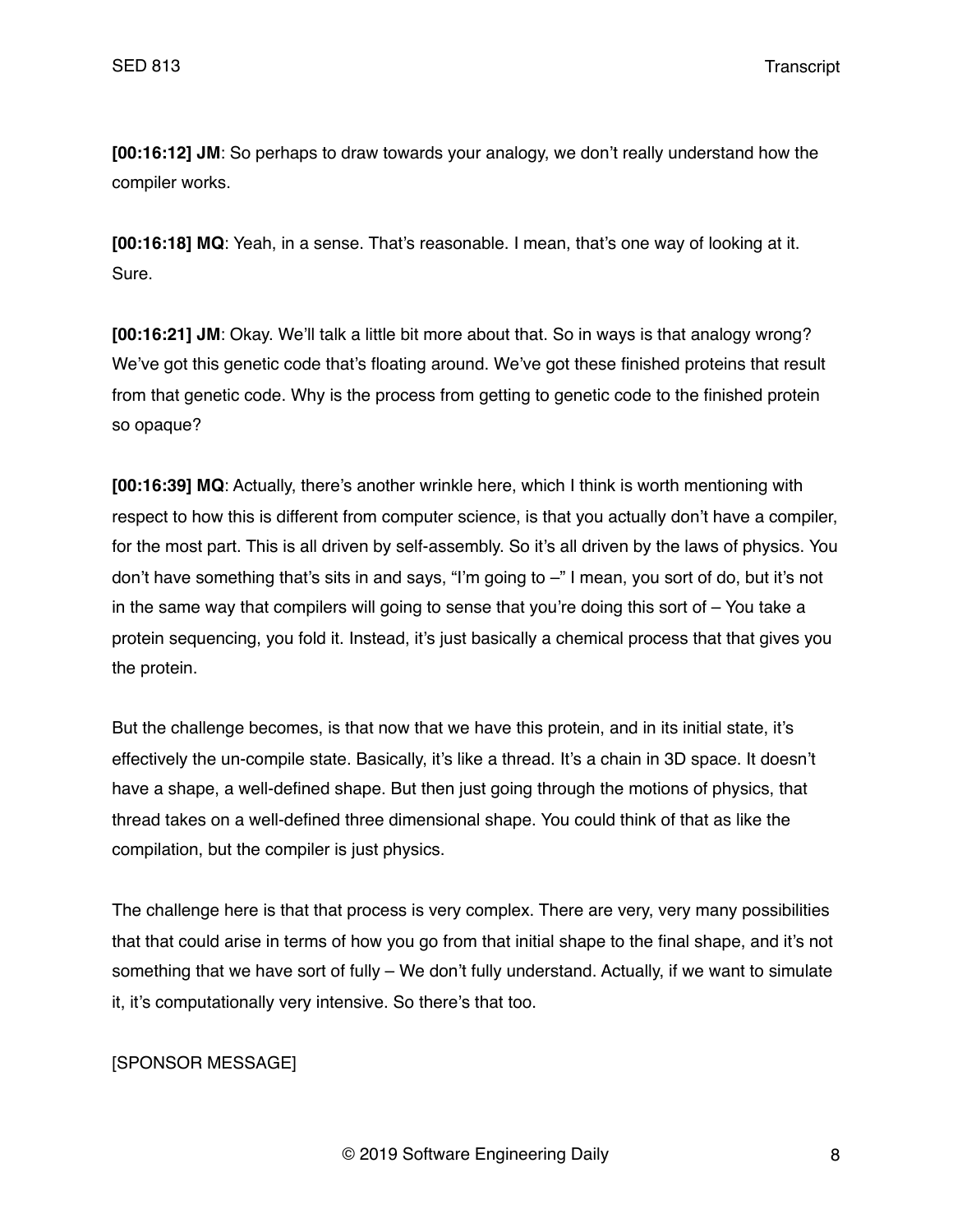**[00:18:04] JM**: DigitalOcean is a reliable, easy to use cloud provider. I've used DigitalOcean for years whenever I want to get an application off the ground quickly, and I've always loved the focus on user experience, the great documentation and the simple user interface. More and more people are finding out about DigitalOcean and realizing that DigitalOcean is perfect for their application workloads.

This year, DigitalOcean is making that even easier with new node types. A \$15 flexible droplet that can mix and match different configurations of CPU and RAM to get the perfect amount of resources for your application. There are also CPU optimized droplets, perfect for highly active frontend servers or CICD workloads, and running on the cloud can get expensive, which is why DigitalOcean makes it easy to choose the right size instance. The prices on standard instances have gone down too. You can check out all their new deals by going to do.co/sedaily, and as a bonus to our listeners, you will get \$100 in credit to use over 60 days. That's a lot of money to experiment with. You can make a hundred dollars go pretty far on DigitalOcean. You can use the credit for hosting, or infrastructure, and that includes load balancers, object storage. DigitalOcean Spaces is a great new product that provides object storage, of course, computation.

Get your free \$100 credit at do.co/sedaily, and thanks to DigitalOcean for being a sponsor. The cofounder of DigitalOcean, Moisey Uretsky, was one of the first people I interviewed, and his interview was really inspirational for me. So I've always thought of DigitalOcean as a pretty inspirational company. So thank you, DigitalOcean.

# [INTERVIEW CONTINUED]

**[00:20:12] JM**: So just to go a little bit into the physics, and by the way, I failed physics in high school. So this may be really tortured, but I think like it as it kind of works, and I think I got a C in chemistry. But you have DNA, which is deoxyribonucleic acid, and that's like these amino acids, the ATCG, and they're situated in these base pair.

**[00:20:42] MQ**: So those are the base. Their amino acids are different, the amino acids that would make up a protein.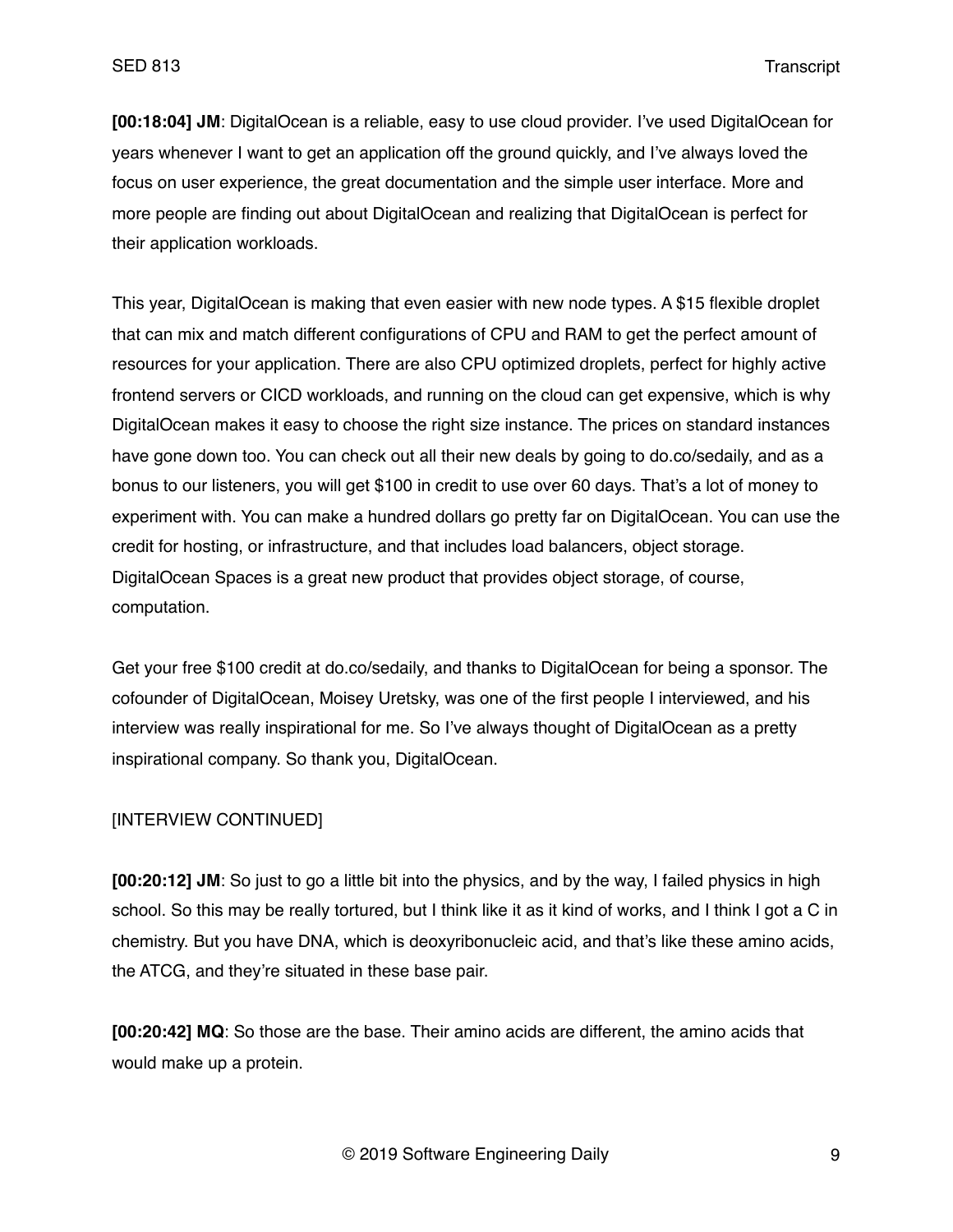SED 813 Transcript

**[00:20:47] JM**: Oh, sorry. Oh, okay! Right. So what are ACTGs again?

**[00:20:52] MQ**: They make up the DNA, right? The ATCGs make up the DNA, and the amino acids make up the proteins. Okay. There's actually four DNA letters, if you may, and there are 20 protein letters.

**[00:21:06] JM**: Okay. Actually, I shouldn't be the one explaining this. Maybe you could just give me a little bit more of the outline of the structure of this DNA string, or I think you described it as a thread that's like floating around and it's like – Let's say this DNA thread has been manifested in the cell somehow, like some other protein that perhaps produced it or it's gotten created somehow. I don't remember how it gets created. Then you've got this thread, and this thread has different physical forces pushing on it in different directions that cause it to fold into something useful. Can you just describe it in a little bit more detail those pressures on the folding.

**[00:21:45] MQ**: Sure. So let me just step back for a moment.

**[00:21:47] JM**: Sure, please.

**[00:21:48] MQ:** Yeah. There are, in some ways, two threads here. So one thread is the DNA thread, if you may, and that's – The full size of it, the full thing, is our genome. There's actually multiple in like the human genome, but basically you could think of our genome as one long thread of DNA. That's one particular chemical structure and it's sort of made out of these four different letters that I repeated in a non-aperiodic way. That's one piece. That's, in fact, like an instruction manual that describes the entirety of our genome.

Now, there are small stretches of that DNA that sort of "code" for proteins. A small stretch of DNA effectively gets rid off and then used as a basis to make a protein. So now the protein is a different thread. It's a different kind of thread. The chemistry is completely different. In particular it's made out of those – It's made out of chain of one of 20 possible letters, and this chain is – Well, I mean, the letters are repeated in a non-aperiodic way. So different proteins will have different sequences of these amino acids.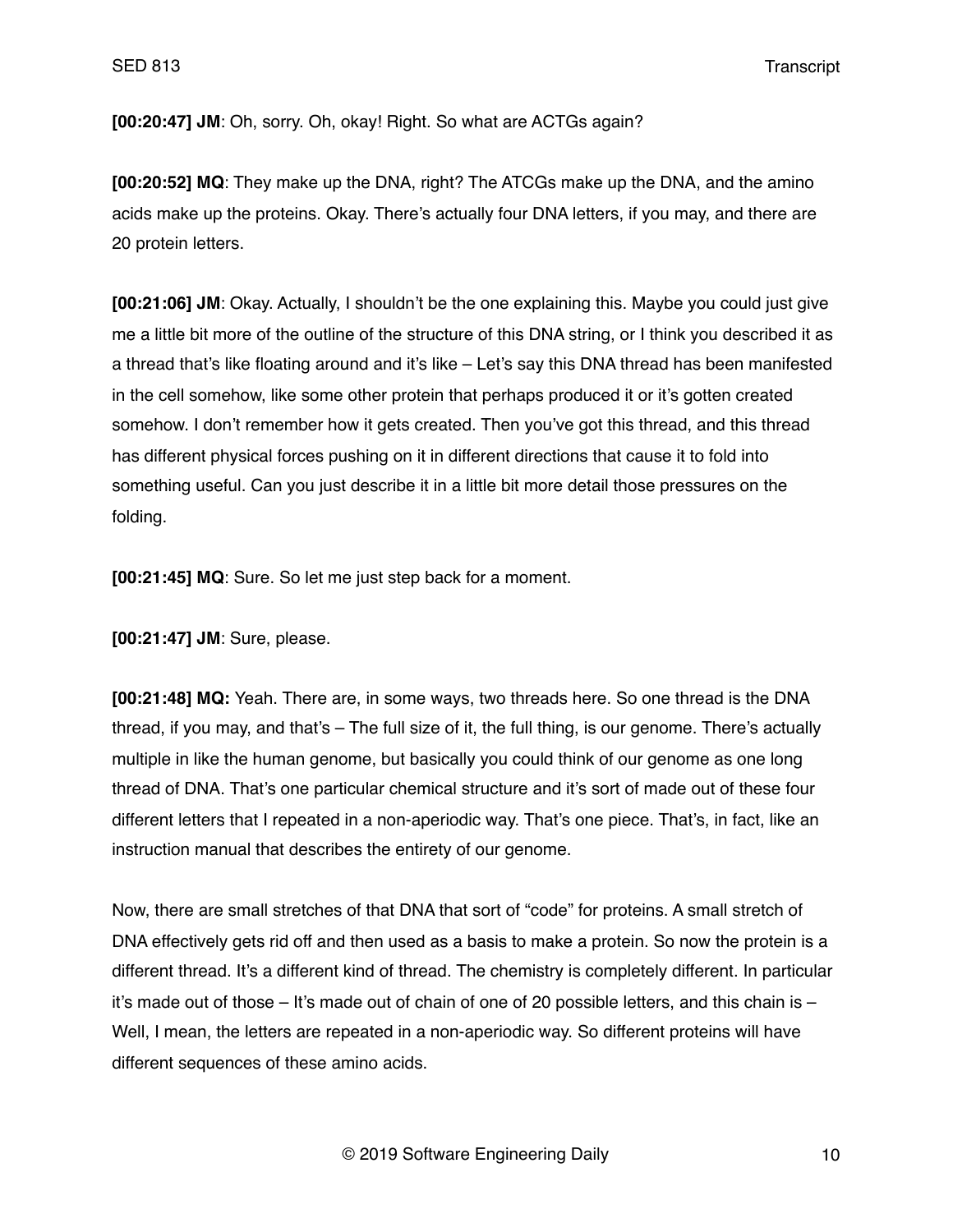Does that make sense so far?

**[00:22:57] JM**: It does, yes.

**[00:22:58] MQ**: Okay. So the DNA has an interesting structure, but that's not really sort of our concern today, and somewhat maybe it's that interesting, although some people will hate me for saying that. Proteins have a lot more interesting structures. The forces that operate in proteins are sort of much richer in a way. The question of structure really kind of into play on proteins and so much on DNA.

So there are forces that play a role. One of the most important is what's known as sort of hydrophobicity, and that has to do – So hydro is water. Phobicity is like fear of. So it's effectively in our cells, they have a lot of water in them. Many of the forces that drive how the protein falls have to do with whether any given part of protein likes to be next to water or it doesn't. If it likes to be next to water, then it's probably going to end up being on the surface. If it doesn't like to be next to water, it's going to be buried inside the protein. So that's at least one type of force that plays a large role in how proteins end up folding.

**[00:23:58] JM**: Okay. Let's start to move towards the discussion of something that's related to software engineering. There is this field of protein structure prediction. Protein structure prediction is the process of predicting the structure of a protein from its amino acid sequence. Explain what it means to predict a protein structure in a little more detail.

**[00:24:21] MQ**: Right. So we think that for most proteins, they basically have a single structure. What that means is that thread effectively gets kind of folded up in one particular configuration. That's not entirely true. These things move a little bit, and actually some proteins do have multiple configurations. But for our purposes, we can just imagine there's one configuration.

So the prediction has to do with basically saying where each of those amino acids is going to be relative to every other amino acid. Where are they going to be placed when the protein sort of finally finds its lower energy state, when it finally finds its fold?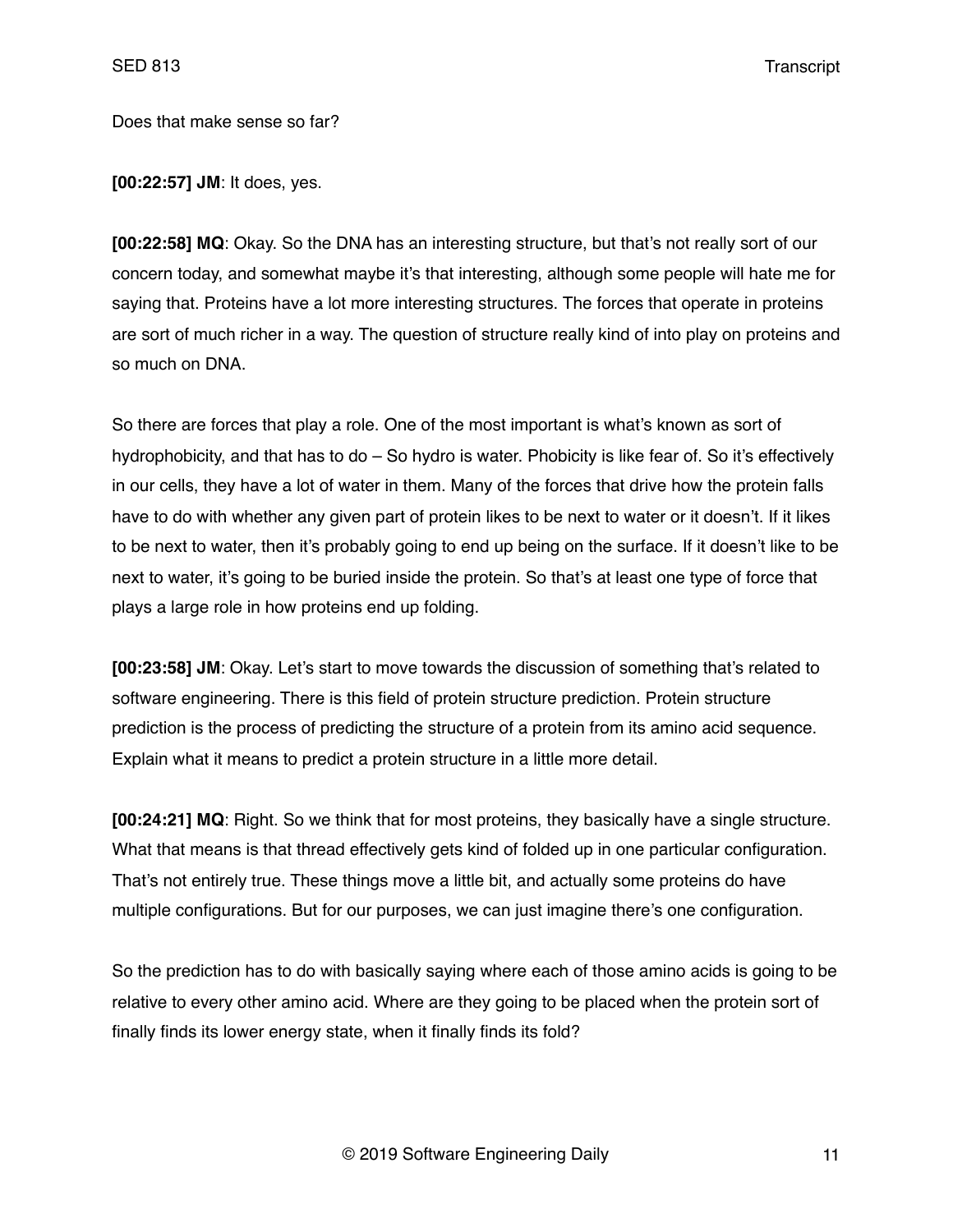**[00:24:57] JM**: Okay. Basically, because you've got this thread where there's hydrophobic forces that act on the thread in a physically consistent fashion, like every time it seems to happen the same way, because physics doesn't really change for moment to moment as far as we know. These hydrophobic forces are consistent. The relationship is always you've just got this thread sitting in water and the water molecules are – Since they're so pervasive around this thread, you're kind of always going to get the same reaction between all these water molecules that are floating around the non-folded protein structure and the non-folded protein structure itself.

**[00:25:41] MQ**: That's right.

**[00:25:41] JM**: Okay. Why do we want to predict the structure of a protein?

**[00:25:47] MQ**: So the short answer is because the structure determines the function. So if you could predict the  $-$  to a large extent. So if we could predict the functions of all proteins, then we would get a lot insight into how a cell works, for example. That's like kind of the basic science answer. There are many applied answers, maybe the important of which is that many drugs operate by sort of modulating the function of a specific protein, typically inhibiting that protein. So if you want to make a drug that modulates a protein, it helps tremendously to actually know what the protein looks like.

**[00:26:18] JM**: Can you just walk me through what an example protein prediction process would look like?

**[00:26:25] MQ**: Right. Yeah, that's a good question. So there are many answers because we have many approaches. But I would say kind of maybe the canonical approach that people have been doing for maybe the last 10, 15 years, basically involve this kind of fairly complicated process, millions of lines of code with code to actually do all these. Basically, you take that initial sequence and you try to find correlations in the data that we already have about real proteins that tell you how small fragments of the protein, of how small fragments of any protein look like. So you do this sort of local machine where you say, "This triplet or this 10 amino acid stretch is going to have this shape, because I know I've this shape somewhere else, roughly speaking.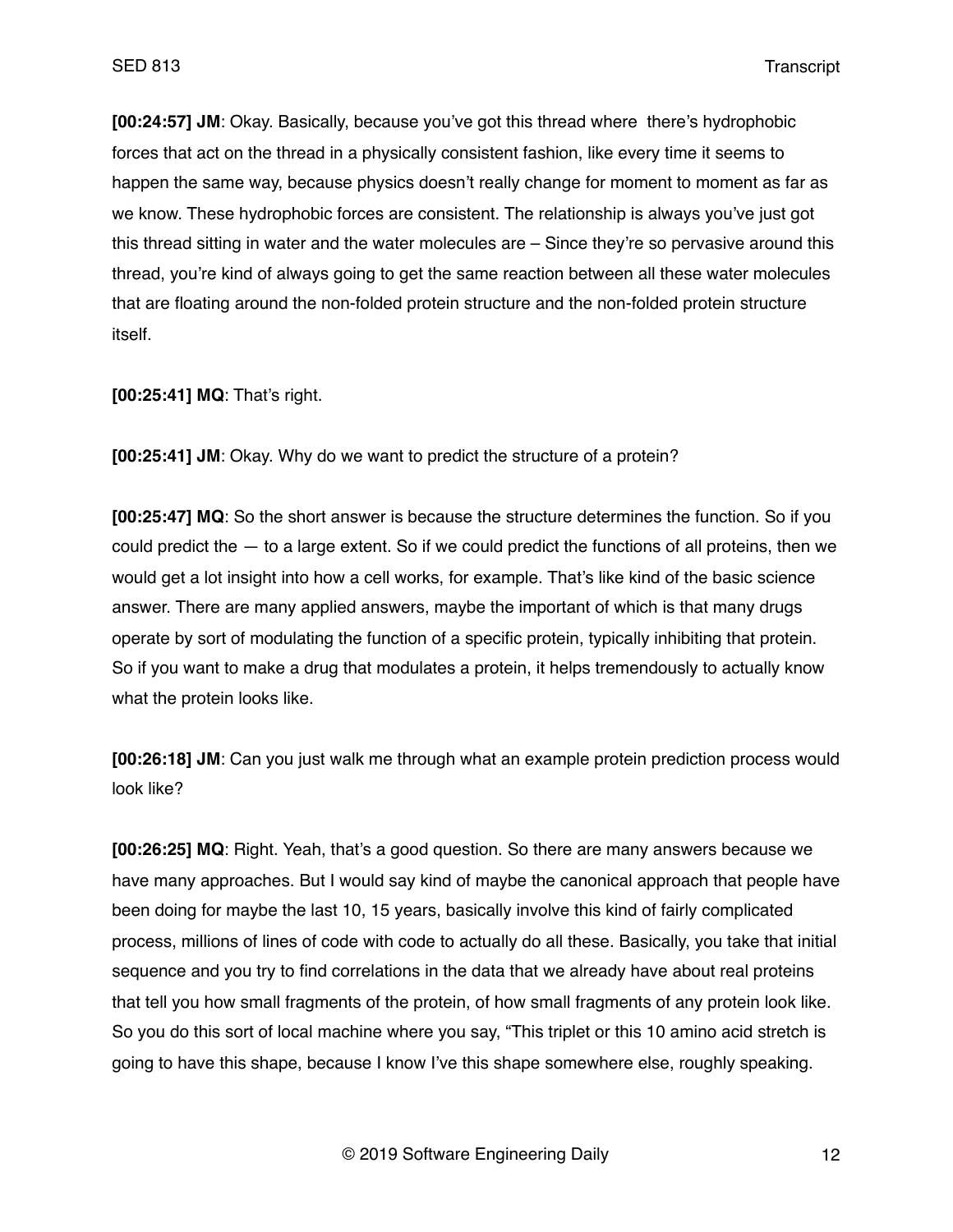You build this big database, you have all these little fragments and then you do something like a physical simulation where you're trying these different fragments from your database, while at the same time trying to kind of minimize the energy of your protein based on sort of what's known about the physics. You do this over and over and over again for a long time. The hope is that by the time you're done, you end up with something that looks like the real structure. So that's one version.

**[00:27:33] JM**: In that version that you just discussed, is that a purely computational process, or are there wet lab procedures that you need to do, physical world procedures you need to do?

**[00:27:44] MQ**: So the process I described is purely computational. I mean, the objective here is to try to computationally predict the structure of a protein. There are of course [inaudible 00:27:53] ways to do this, and the data I was referring to, the data that sort of forms the basis for doing this procedure comes from experiments. But the procedure itself is purely computational.

**[00:28:03] JM**: There are these other methods for doing protein structure analysis. There are things like cryo-electron microscopy and X-ray crystallography. These are real-world engagements. Can you, I guess, contrast, or describe how these computational methods compare and can be used in concert perhaps with these physical world procedures?

**[00:28:25] MQ**: Yeah. I mean, suffice it to say that for the time being at least, the gold standard remains experiments, particularly crystallography, and cryo-EM is sort of a newer technology that it's really slipping through the field, but maybe not quite there as being as accurate as crystallography. So these experiments, they're quite laborious. That's the issue. So they often could take a very longtime to get a protein structure, months to years, and the cost estimates vary, but on average let's say it's probably in order of about \$50,000 to get a structure. But that doesn't really illustrate the reality. Because what happens, some structures are just very difficult. So you could spend millions and conceivably never get the structure. Some structures are more readily sort of obtainable. So perhaps they wouldn't cost so much. In general, the very laborious process cost a lot of money doesn't always work. But when it does work, it gives you the truth after some bias, but it gives you something that we think is the truth.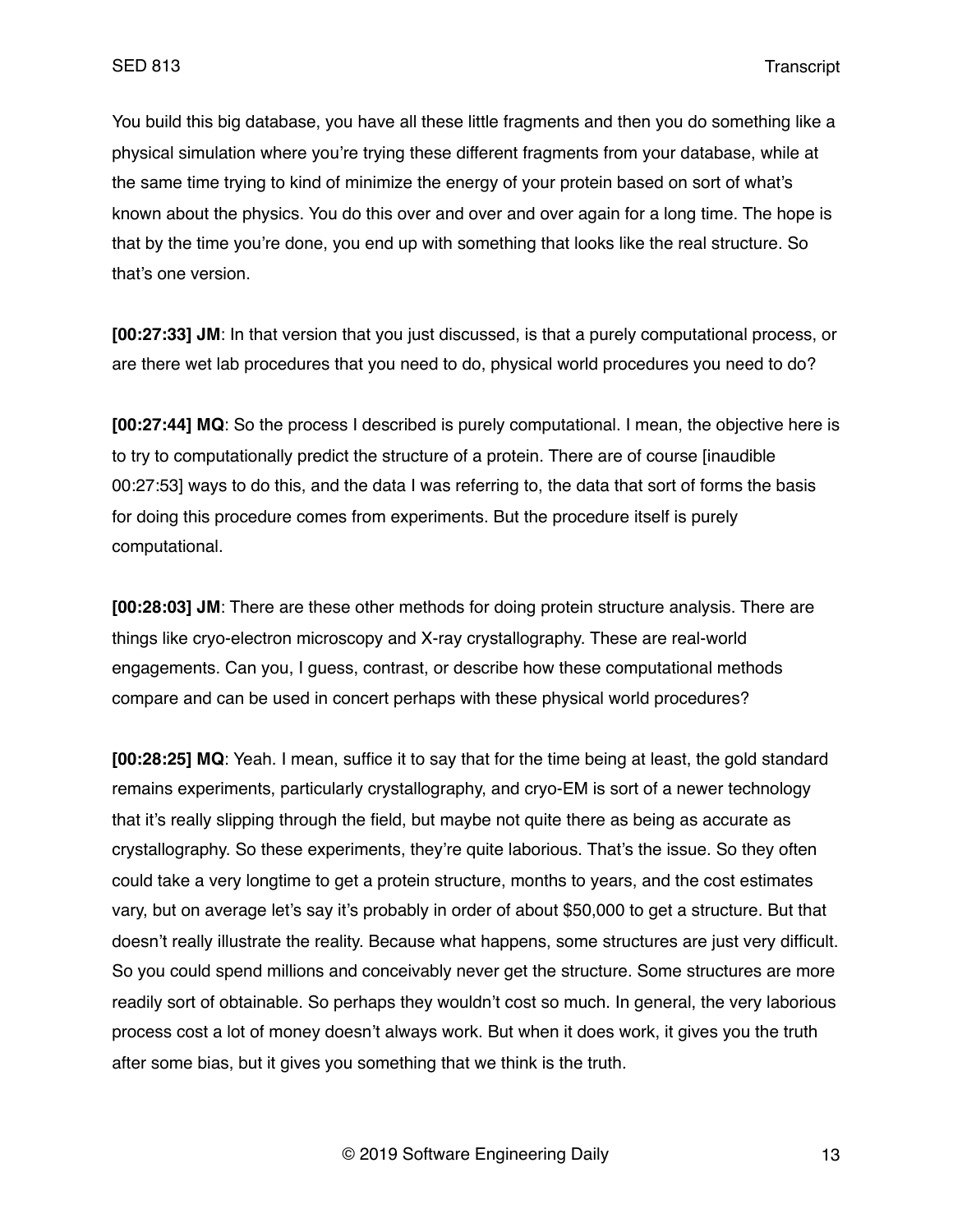The computational approaches vary. The stuff that I was just describing earlier, these complicated three million lines of code type of things, they typically take maybe on the order of  $-$ If you're doing kind of the full pipeline on the order of, say, 10 CPU hours. So, generally speaking, not that bad. This is not very expensive. Of course, the problem is that they're still not very good. So maybe they will quickly, but they don't necessarily give you the right answer.

**[00:29:47] JM**: And just so we don't lose the lead here before we start to get into the details of the computational stuff, talking about the purely physical world experimentation side of things, the 50 grand deriving a protein structure experimentation process, like cryo-EM, or X-ray crystallography. As far as I know, the process, it looks something like you get some purified DNA and then you basically put this purified DNA into water, and then you watch the protein develop into its fully realized form. Then you use these microscopy or crystallography techniques to understand what the outcome was. Tell me where I'm wrong or any clarifications that would be worth making.

**[00:30:34] MQ**: The details have been a lot on the approach, that actually these approaches are quite different in terms of how one does them. For example, with the crystallography, let's say, there are multiple steps. Maybe the hardest thing is to actually get the protein to "crystalize". You go out there and you have to – You have to get these proteins. You have to make them first. That's doable. You have to purify them. So you have to get them in sort of in a fairly pure form. But then the trick is that you have to get them to actually form a crystal. That process, for the most part – I'm not an expert in this, but it tends to be sort of a lot of black magic, a lot of trial and errors, plus the different conditions that you have to try to different solutions and so on to get the protein to actually crystalize.

Once it crystalizes, it forms basically like a lattice, right? Once that happens, then we basically use sort of X-rays to diffract through this crystal. By getting the diffraction pattern, we're able to sort of work back and get the actual structure. But the rate limiting step to my understanding at least, it's really the crystallization step. Getting a big enough crystal is the hard part.

**[00:31:41] JM**: Okay. Sounds brutal. So let's get into the computation side of things. There is this community-wide experiment called CASP, critical assessment of techniques for protein structure prediction. Explain what this organization is and give me a brief history of it.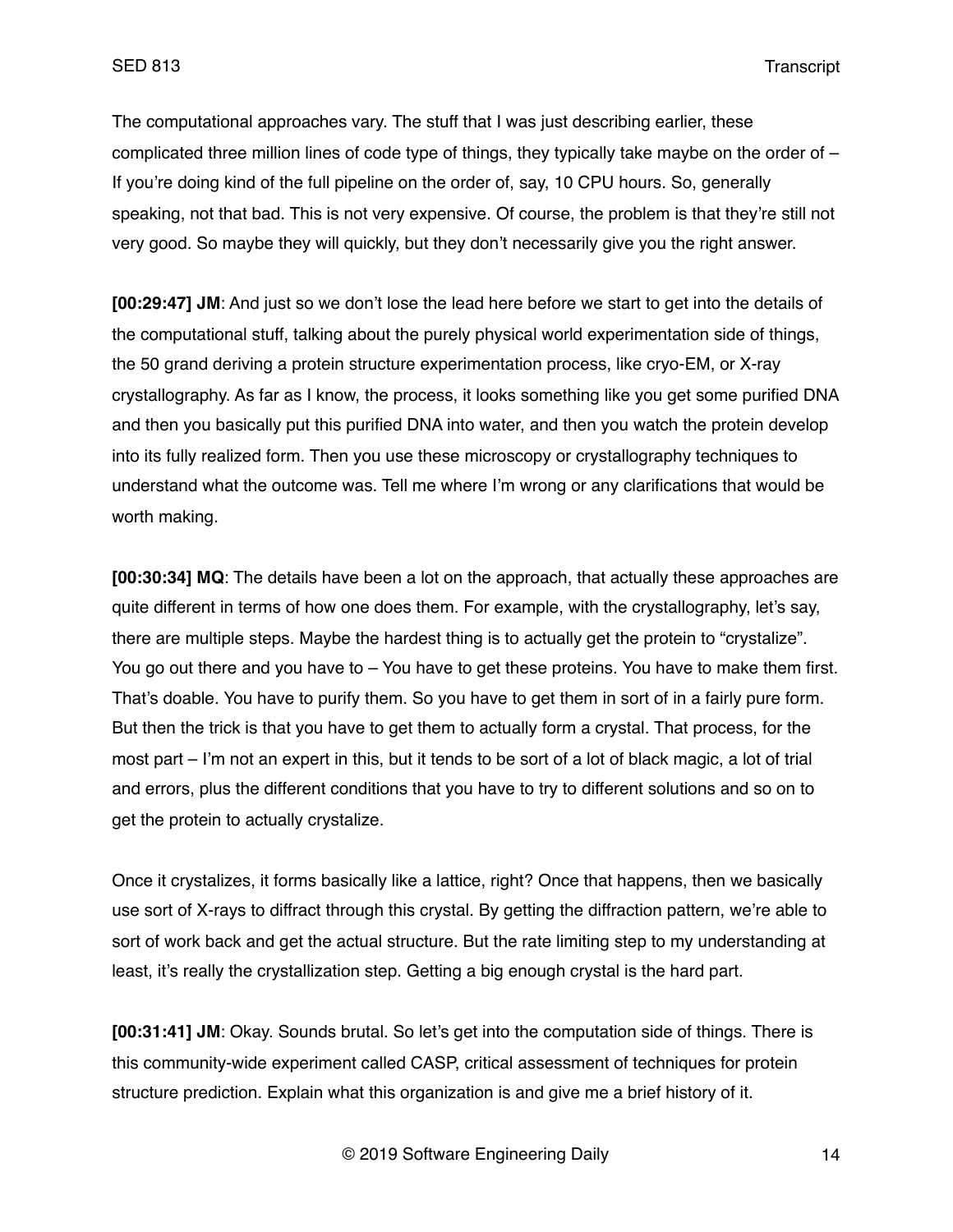SED 813 Transcript

**[00:32:02] MQ**: Yeah, sure. This is a very important problem, protein structure predictions. It's been going on for over half a century, and people have been trying to solve it for a very long time. There was a period probably in the 90s maybe where there were a lot of these sort of false alarms where people kind of claimed they solve the problem, made a lot of sort of headlines of this in the scientific community only to realize that in fact they had not. It wasn't to say like fraud or anything. People got a little bit too excited.

I think it was on '94 when this CASP sort of process got formalized, and the idea was to say, "Okay, let's try to get at this very rigorously. So what we're going to do is we're going to have this sort of vinyl competition or assessment where we set aside a small subset of proteins whose structures we already know because someone had gone and crystalized them. But they're not yet publicly available. Broadly speaking, people don't know what they look like. Just a handful of people know what they look like.

What we're going to do is we're going to give the sequences of those proteins to predictors, to people who claim they can predict the structure without giving them the structure. Then we'll have them go at it for a few months. Try to make these predictions. Then once everybody does their thing, then by the end of the year, it typically happens in December, everyone gets together and then compares those prediction structures to the ones we know are true and then see how everyone else had done.

**[00:33:28] JM**: So why has this been arranged in this competition worldwide? Why is this, I guess, a useful construct for the academic world? I guess, now, for the industrial world, which we will get into, or maybe it's been a part of the industrial world for a while. Give me a little bit more context for how this organization or this competition is useful to the world.

**[00:33:50] MQ**: Yeah. Well, it's useful precisely, because it allows assessment in a blind fashion. The issue before is when you know the answer, it's easy to pretend like you – People have all sorts of biases. So what was going on evidently, because people had access to the true structure, their predictions are effectively cheated in a way. They sort of knew what they were trying to get to, and so they could get to it by forcing the predictions to be completely blind. It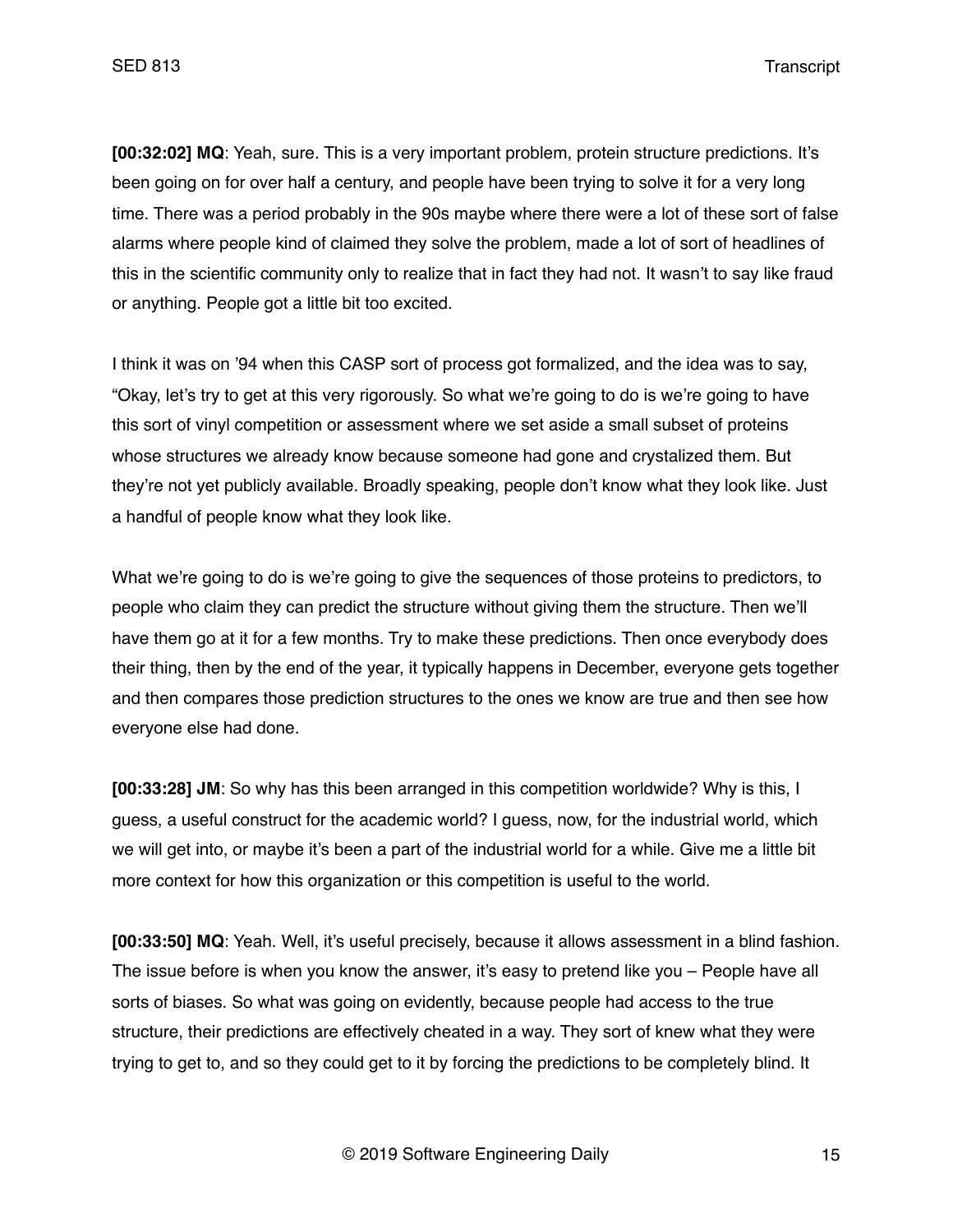provides this level of rigor that no one can fool others, or fool themselves, in thinking their predictions are working, because they can't compare to the ground truth.

So it's really about providing that kind of installation between data and – If you think about it in machine learning context, it's providing perfect installation between training sets and test sets, and that obviously happens in machine learning as well, like in ImageNet and so on that drove deep learning and all that. So it's perfectly analogous.

**[00:34:47] JM**: So this has been going for 13 years. Is that right?

**[00:34:50] MQ**: 14, I guess. Yeah, just over.

**[00:34:52] JM**: 14 years. So what are some of the approaches that people take to protein prediction and how has the competitive landscape evolved overtime?

**[00:35:01] MQ**: Actually, I take it back. It's 24 years. There're been 13 of them, but they happen every two years. So it's really 26 years. Sorry. But, yeah.

**[00:35:07] JM**: Oh, wow! Okay. All right. So we have an even longer timeline to exploring your answer.

**[00:35:11] MQ**: Yeah.

**[00:35:12] JM**: So I'm wondering what the prediction, what the prediction strategies have looked like over the years. How has the competitive landscape evolved in the last 26 years?

**[00:35:23] MQ**: Yeah. So this is kind of before I was on the scene. But my understanding of the history was that I think the very initial phase was actually – I think a lot of it was physics-driven. So people were trying to really seriously simulate these things, and I don't think that went very far. The first sort of major kind of breakthrough or sort of new approach came out of the Baker Lab, which is kind of maybe the biggest group in the states. That was just kind of fragmentbased approach I was referring to, where people were doing the sort of thing where I was mentioning, you have this database and you put fragments in and out and so on. That went on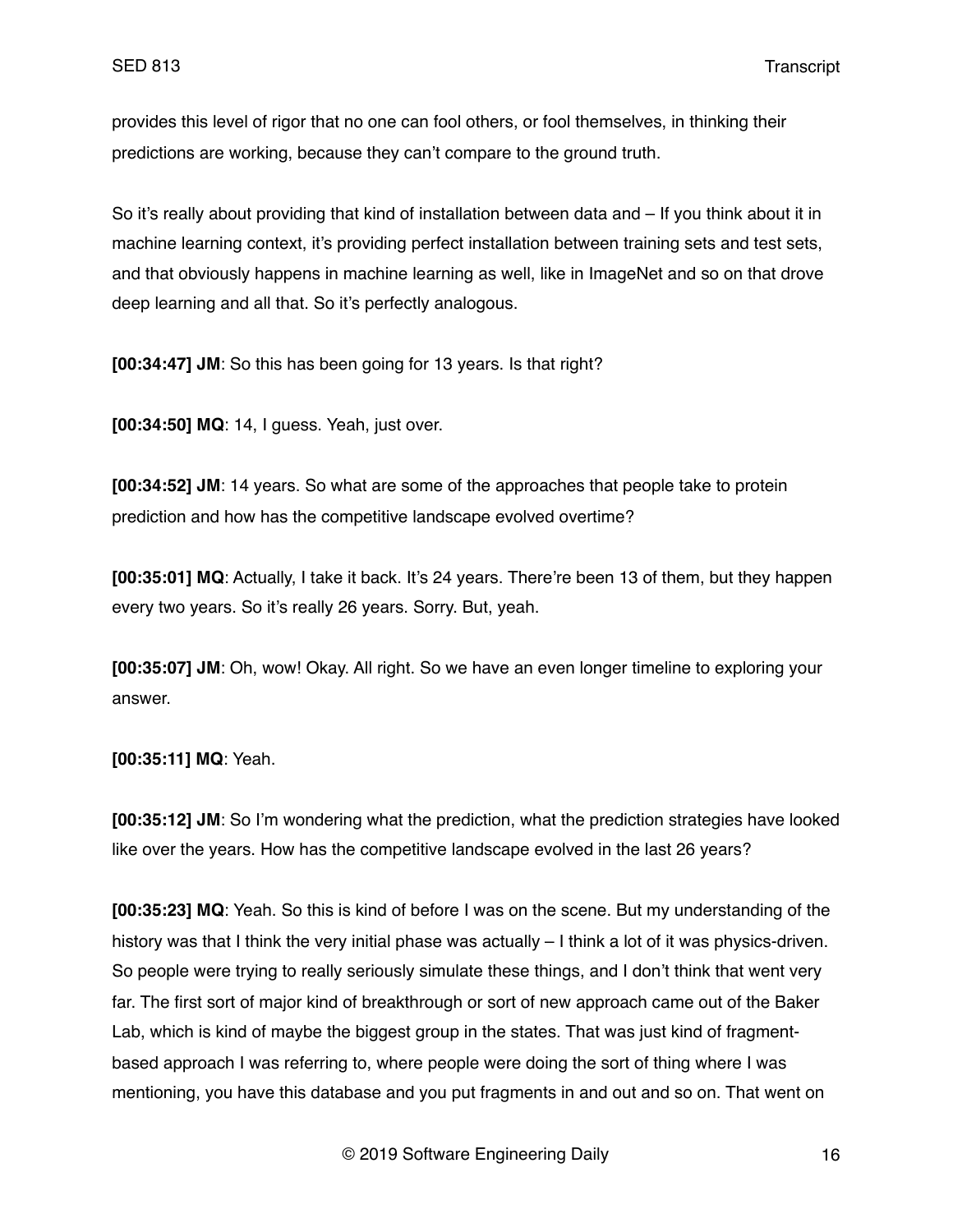for a longtime and I would say it's the work course of the field. People were iterating and trying different things. But the basic paradigm I think was health-fixed for a longtime.

Then around let's say 2012, 2011, there's a fairly important breakthrough. I can get into it in detail if you like later on. But basically this notion of coevolution where people looked at how these proteins evolved using sort of that type of information. We're able to make such structure predictions. These predictions didn't impact CASP immediately. It took for a few years for it to sort of kick in. But when it did, it make a big difference.

Then now just the last couple of years, deep learning is sort of sipping through, and that's really maybe kind of the third wave now where we have these sort of deep learning based approaches that are leveraging all these earlier ideas but kind of taking them in a new direction.

**[00:36:44] JM**: So it sounds like the coevolution point is necessary to understand the deep learning side of things. Would you say that's correct?

**[00:36:52] MQ**: Yes. So far at least.

**[00:36:54] JM**: So explain that coevolution innovation that occurred around 2011, 2012.

**[00:36:59] MQ**: Yeah. So it was very much sort of also was driven by the fact that genome sequencing, so this parallel technology, was getting to the point where we're able to get many, many sequences of different organisms and so on. So now what enables is that for a given protein, you could ask effectively for its cousins. You could ask, "Can you give me a list of 100,000 other proteins." If you're looking at the hemeprotein, say, look at analogous proteins and other organisms that are very similar to this protein, but slightly different. They're evolutionarily related, but there are some distance between them.

So what that allows is building what are called multiple sequence alignments, where you take say 100,000 proteins are related and sort of line them up so that you can compare how each position in this protein sort of changes overtime. The key piece are following, the key pieces that in some cases what we observed is that as one position changes, as one amino acid mutates, it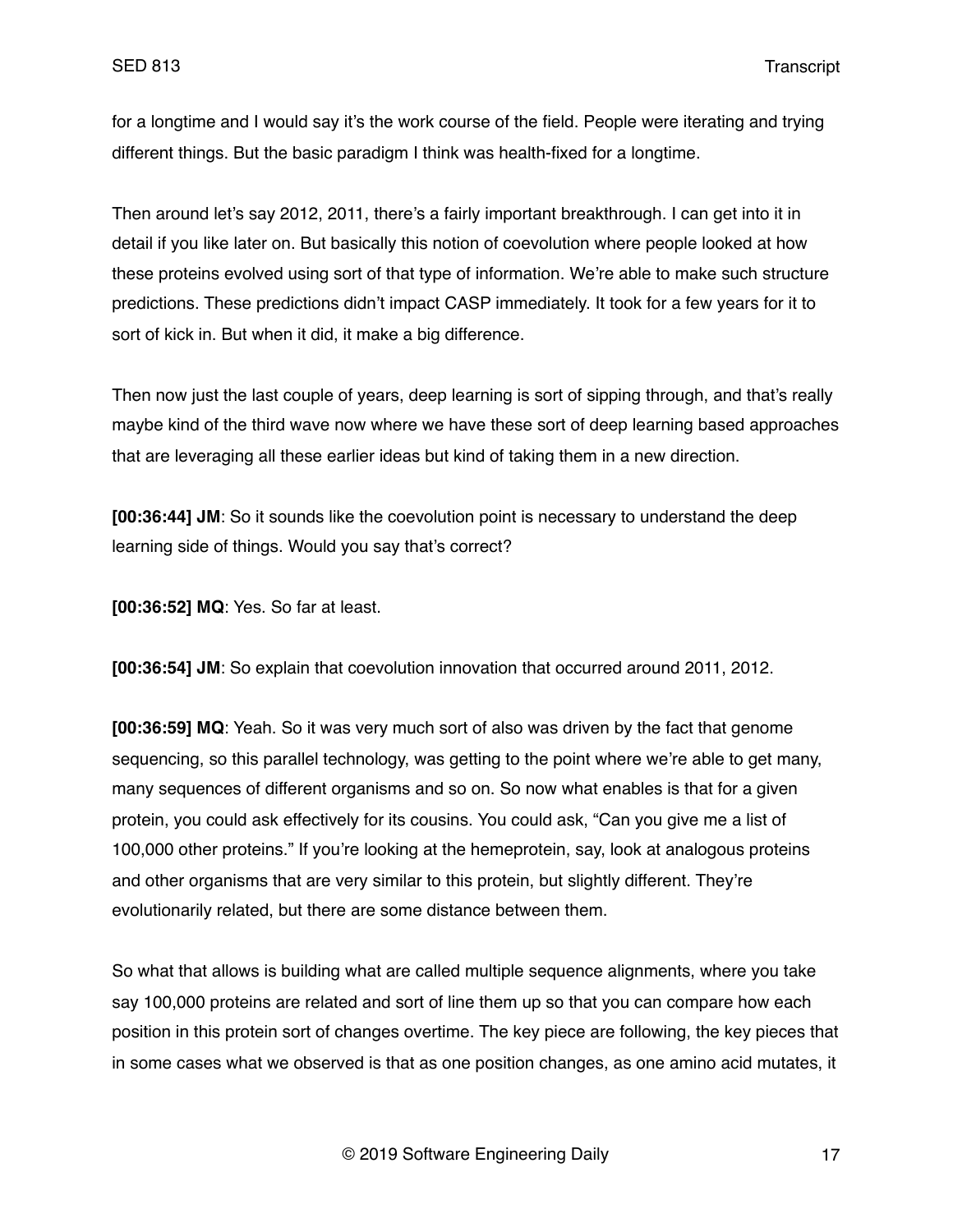appears that another amino acid in a different location but in the same protein changes soon after. So they're sort of coupling, where one position appears to respond to another position.

The notion is, is that what happens inside the protein is because these things are in close spatial proximity, they're actually close in 3D space. If one of them – If there's a substation where a small amino acid becomes a big amino acid, then that might suddenly kind of clash with its neighborhood. So if there was a new amino that was also big, suddenly it has to shrink. You have to substitute it to a small amino acid.

So these sort of compensatory mutations indicate proximity in 3D space. So we're taking evolutionary information and we're converting it into 3D information. That allows this kind of 3D coupling of things being close in 3D space. Allows one to sort of provide very strong constraints on what the structure looks like, which then enables us to predict the structure.

**[00:38:53] JM**: Okay. Let's now talk a little bit about deep learning, and then let's come back to that coevolution point, because I think it's worth exploring deep learning a little bit before we get into why the coevolution point is so useful for deep learning-based protein structure prediction approaches.

Okay, I guess speaking broadly, why is protein structure prediction a good candidate problem for the techniques of deep learning?

**[00:39:22] MQ**: So on one level, it's a well-defined problem. So you have inputs and you have outputs. It's very much a supervised machine learning problem. The inputs being sequences. The outputs being the structure. Typically, it's a one-to-one map. There's not all the noise and kind of unpredictability that characterizes so many other areas of biology, say. So at least in the kind of the physical sciences, it's the closest thing to something that's like a canonical machine learning problem. You could say that there isn't that much data. Typically, there's probably on the order of about 50,000 proteins that really have to work with in terms of structures. So the data is somewhat limited relative to kind of conventional deep learning application domains. But in general, it's amenable to that kind of analysis.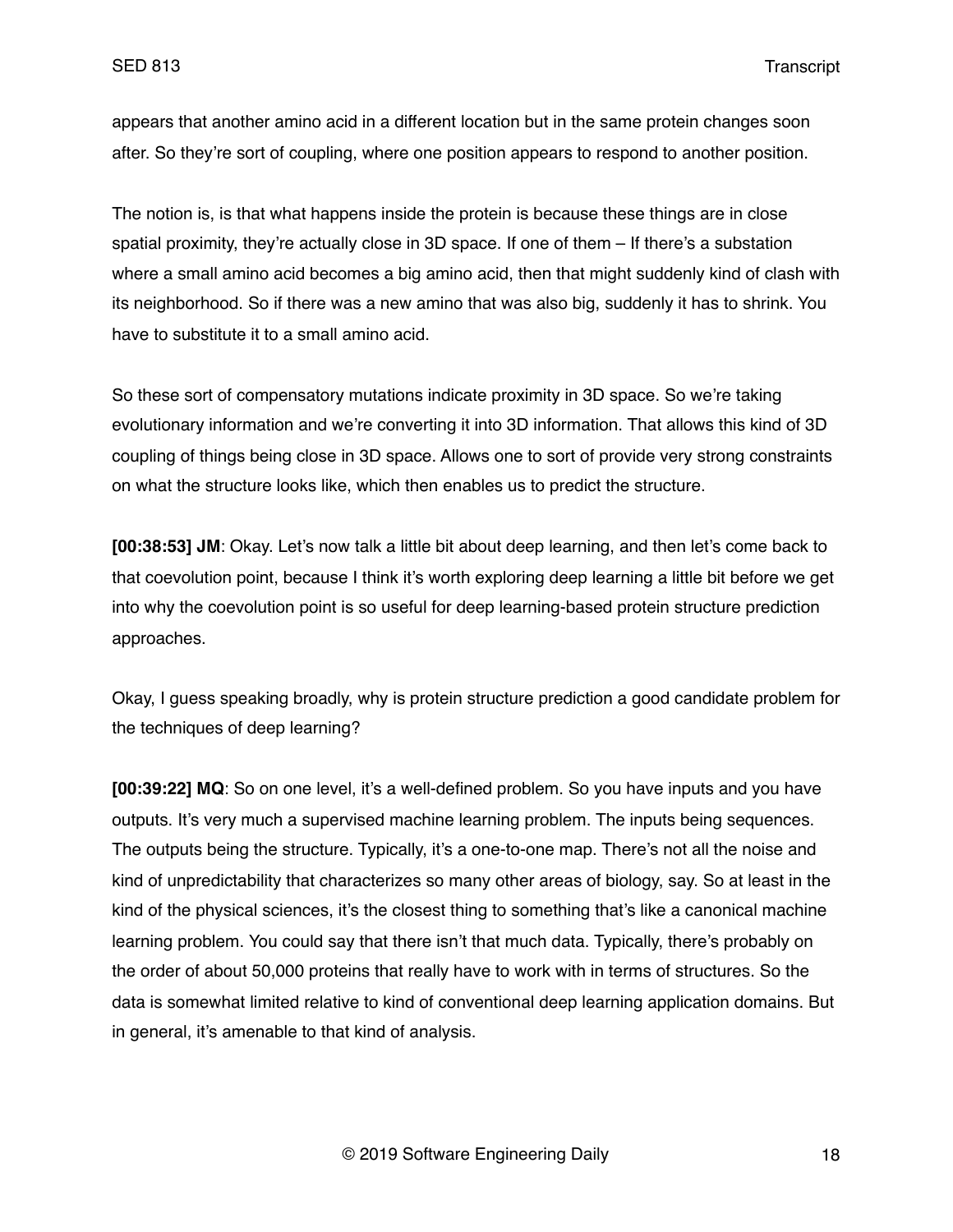**[00:40:05] JM**: So that lack of data, can you talk a little bit more about why this is a lack of data. I guess, just describe a little bit more, like – Okay. So I mean, we've done all these shows about kind of what supervised learning is, but maybe you could give like – Describe how supervised learning works at least I the most naïve strategies of protein structure prediction.

**[00:40:26] MQ**: Right. So supervised learning, the idea, is that you have some model, some function. It could be a neural network. It could be something else. But that function effectively relate to your inputs, your outputs. So the simplest case, if you're trying to predict whether how much a car costs. The input is maybe the model of the car, which year it's made, whatever that sort of thing, the kind of features it has. Then based on those inputs, you have a number which is the cost of the car.

Then typically, you have these parameters. You sort of weight in the function that you don't fix ahead of time. They're free parameters. What the machine learning or the supervised learning algorithm does, it sort of finds the configuration of those parameters that most closely gives you a good mapping between the inputs and the outputs. So you have some go-tos. You know what the two outputs are and then you're trying to kind of optimize this parameter so the inputs map into the outputs. In the context of proteins, the inputs are the sequences, the outputs are the structure. So you want to have some function that does this mapping.

One reason why in some ways supervised learning is maybe a good kind of paradigm for this, is because it doesn't prove to be the case that there are these sort of patterns, these sequence patterns that seem to correspond to these structural patterns. I mentioned earlier this whole notion of fragments and how these fragments are sort of used to build up proteins. So that already tells you that there is some of decomposition in which proteins, really, like hierarchal subjects with multiple subparts. We know, at least in the context of deep learning it can affect national language processing and image recognition, that that seems to be how deep learning works, is sort of decomposing a problem into small subparts. So there, again, is sort of a nice analogy between kind of the canonical deep learning approaches and protein structure.

## [SPONSOR MESSAGE]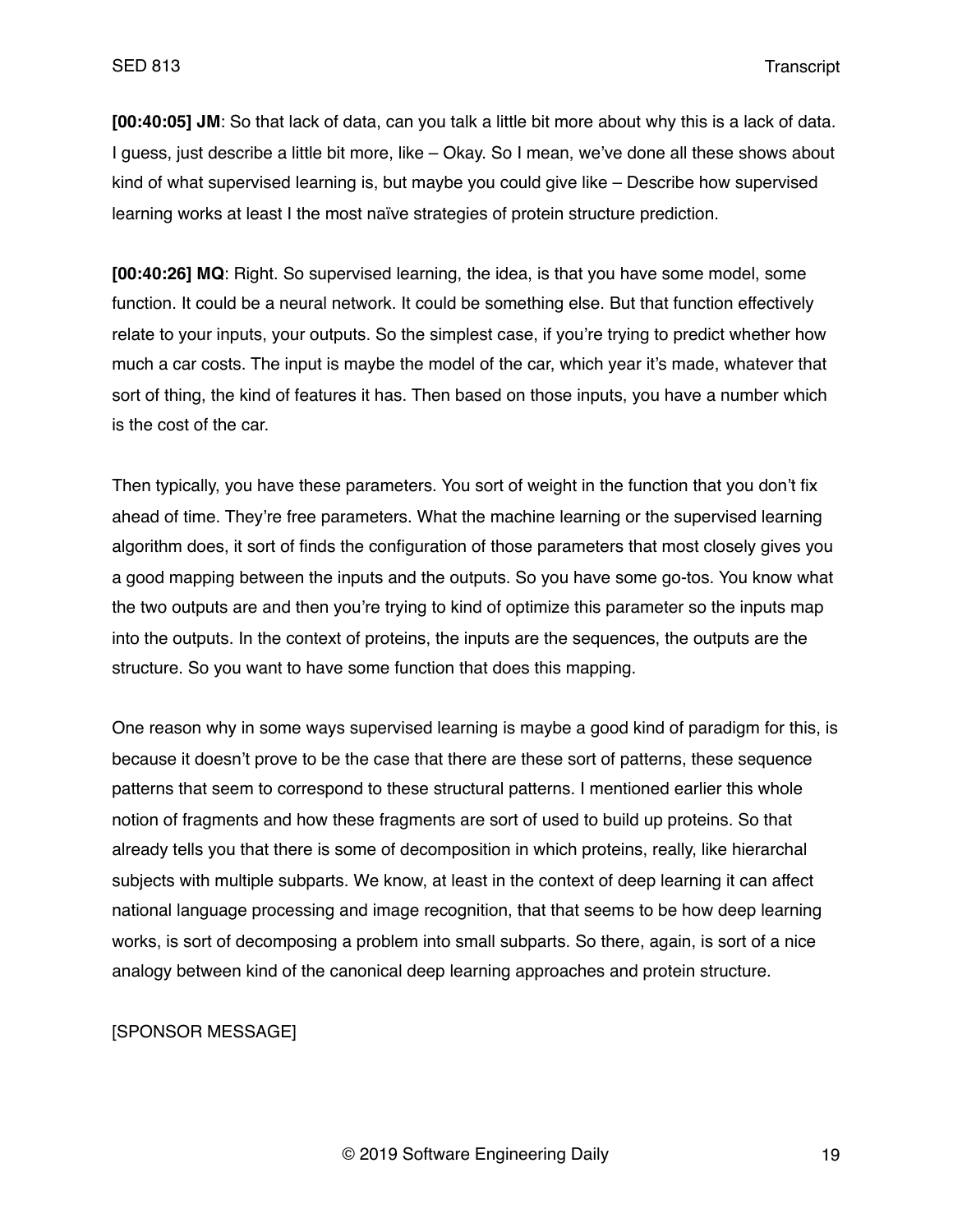**[00:42:14] JM**: When I'm building a new product, G2i is the company that I call on to help me find a developer who can build the first version of my product. G2i is a hiring platform run by engineers that matches you with React, React Native, GraphQL and mobile engineers who you can trust. Whether you are a new company building your first product, like me, or an established company that wants additional engineering help, G2i has the talent that you need to accomplish your goals.

Go to softwareengineeringdaily.com/g2i to learn more about what G2i has to offer. We've also done several shows with the people who run G2i, Gabe Greenberg, and the rest of his team. These are engineers who know about the React ecosystem, about the mobile ecosystem, about GraphQL, React Native. They know their stuff and they run a great organization.

In my personal experience, G2i has linked me up with experienced engineers that can fit my budget, and the G2i staff are friendly and easy to work with. They know how product development works. They can help you find the perfect engineer for your stack, and you can go to softwareengineeringdaily.com/g2i to learn more about G2i.

Thank you to G2i for being a great supporter of Software Engineering Daily both as listeners and also as people who have contributed code that have helped me out in my projects. So if you want to get some additional help for your engineering projects, go to softwareengineeringdaily.com/g2i.

## [INTERVIEW CONTINUED]

**[00:44:06] JM**: Now let's come back to the coevolution innovation that was made in 2011, 2012. How is that a useful factoid or understanding, scientific understanding, to these deep learning hackers that are trying to figuring out protein structure prediction?

**[00:44:25] MQ**: So the kind of method I described earlier, the 2011, 2012 one, effectively all provides are constraints. It doesn't completely solve the problem. All it tells you is are two amino acids in proximity to one another? It's not even perfect. So sometimes the predictions are actually incorrect. But it provides sort of high-level constraints.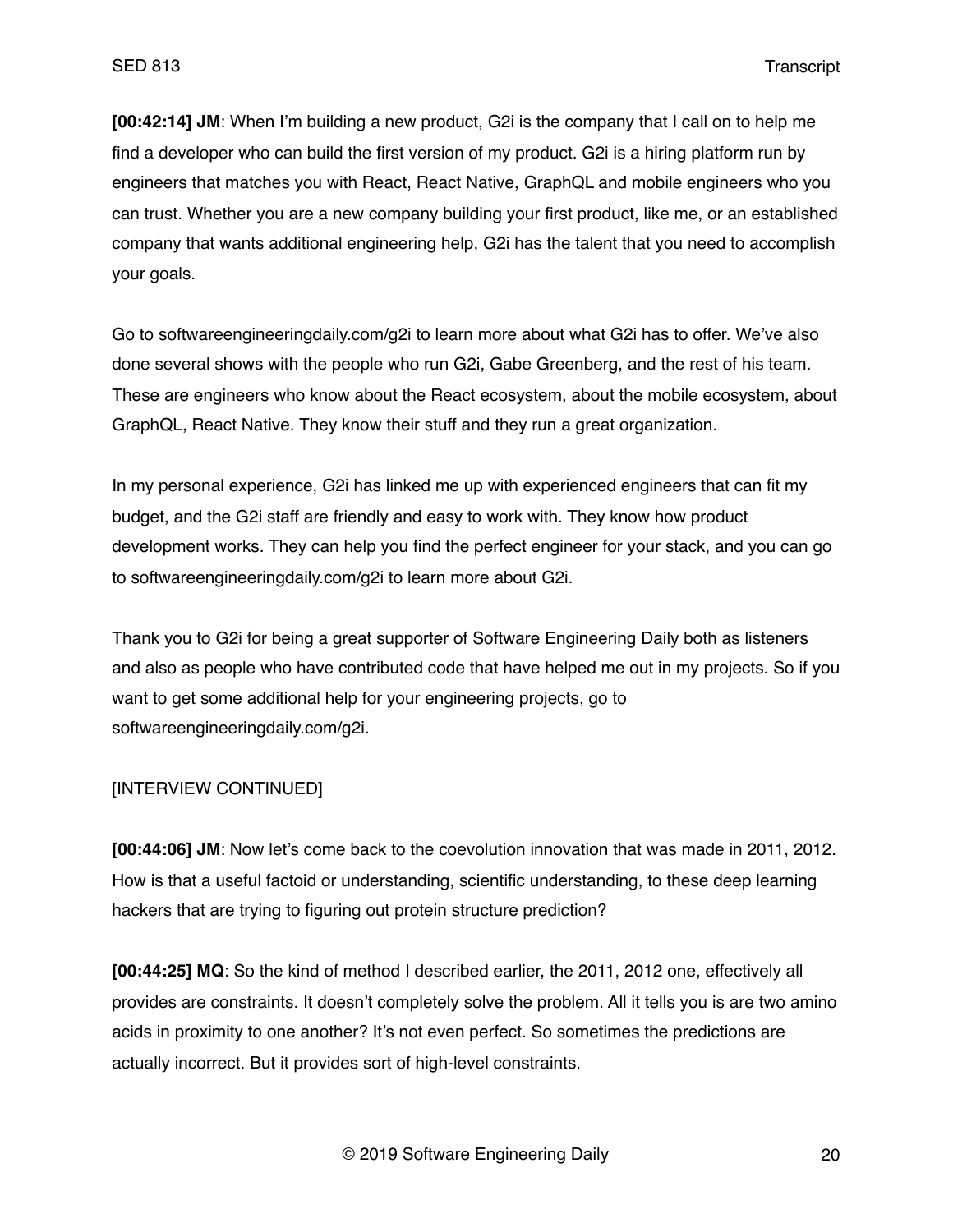What typically was done in 2012 and 2011 was to take these kind of constraints and then feed them through the conventional pipelines I was describing, these three million lines of code pipelines, which then uses additional information and physical simulations and so on to try to fill the protein. So the paradigm was not sort of fundamentally altered in terms of how you simulate and so on. You just provided more information to help this process along.

Where deep learning helps is to basically refine these prediction, so instead of – Like I said earlier, these predictions are just kind very coarse-grained. They're two residues are in proximity to one another and they may or may not be accurate. What deep learning at least up to, say, 2018 had done is basically take these kind of raw predictions or raw calculations rather from the coevolution set and then turn them into more accurate predictions of context.

**[00:45:34] JM**: So tell me if I understand it correctly. With the coevolution understanding, you basically get to an inflate the amount of data that you have available for these deep learning techniques, which we know by now are unreasonably effective on large datasets.

**[00:45:53] MQ**: Well, it's actually interesting. It hasn't really been used that way that you just proposed. That is not a bad idea in a way. One could use this information as outputs instead of say, "Okay. We're going to predict these things." But that's not typically how they are used. They are rather used as inputs. So they don't really increase the number of data points, because we're still with those 50,000 or what have you. But they add additional information per data points. So they make your input modality richer, if that makes sense. So instead of just having sequences, you also have these evolutionary contexts.

**[00:46:23] JM**: Okay. Not to bury the lead here, but you had this really detailed blog post that was a retrospect on CASP 13. CASP 13 was one of these computations, these protein structure prediction competitions. What was unusual about this competition is that it was by won by DeepMind, and DeepMind is the company that was acquired by Google and they're an innovator in deep learning techniques. They were able to create the first system that was able to beat every human, or the best humans at Go, for example. That was Alpha Go. They later innovated upon that with Alpha Zero. Then they, at CASP 13, managed to decimate the competition with something called Alpha Fold.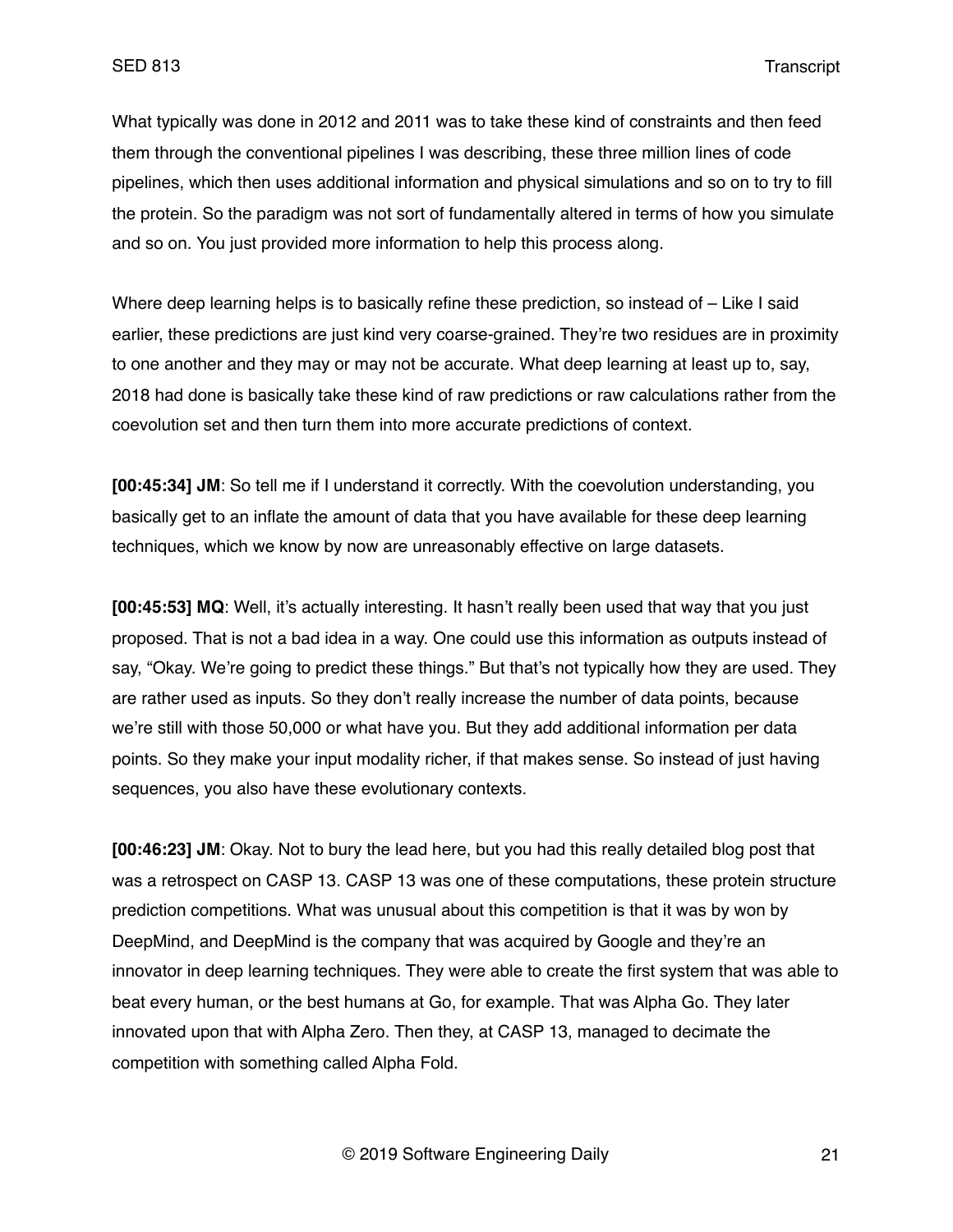SED 813 Transcript

Explain why this is a significant event.

**[00:47:22] MQ**: Sure. I would it's maybe significant in two ways. One is the fact that they did well. I don't think – The improvement is probably in the order – I mentioned this in the blog, on the order of like 2X. If you look at historically how much CASP has been kind of improving from year to year, this sort of doubled the expected rate of improvement. The gap they had between them and the second closest competitor was much higher than usual. They certainly didn't solve the problem, but they made substantial progress. For that, it was significant.

The other reason maybe perhaps was kind of sociological, is that it's a company. This field has been dominated by academics for its entirety. It's not, to my knowledge, been any prior entrant from industry. So this was like the first time that a serious kind of industrial lab decides to enter the space.

**[00:48:09] JM**: In computer science, we've been watching – How would you say? I guess the evolution of the dynamics between academia and industry for a while. Now, I mean, you look at like – I think, the MapReduce paper comes to mind, the Google MapReduce paper, this thing that came out of Google that totally turned computer science on its head in some ways. I think probably there's some fear or envy or – I don't want to use those words, because that makes it sound like a negative event or adoration perhaps of the fact that such a beautiful piece of research could come out of a corporation. Since then, there's been this interesting dynamic between academia and industry.

How do you see the dynamics between academia and industry and, I guess, historically over the last 10, 20 years, and how does the deep mind win of CASP change your belief in those dynamics?

**[00:49:05] MQ**: Yeah. Again, there's a lot to unpack here.

**[00:49:07] JM**: Sorry about that.

**[00:49:08] MQ**: No. No. No. It's a great question. I mean, it's interesting you mentioned computer science, I'd like to think of myself as a computer scientist as well. I've been following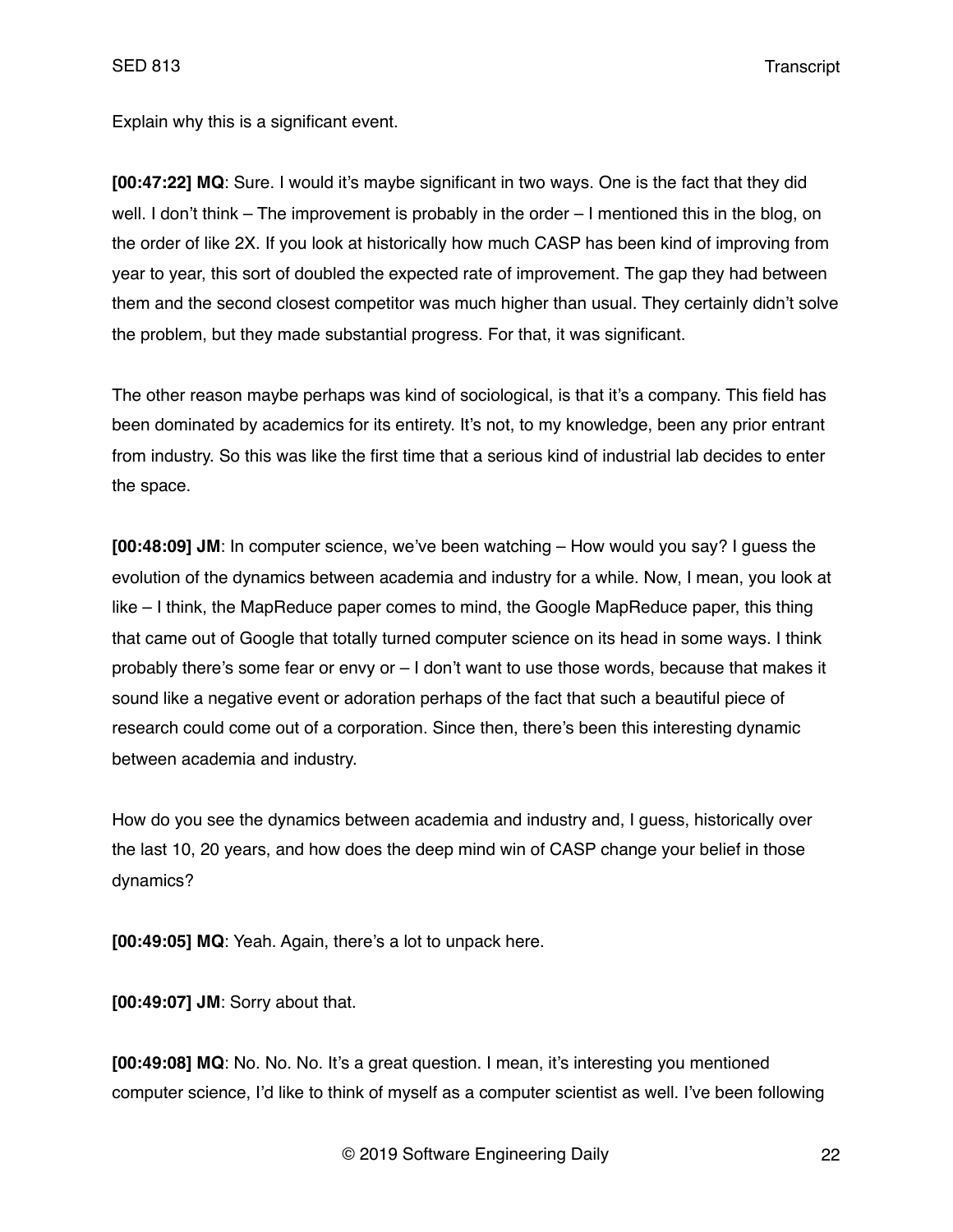how it definitely transformed particularly in machine learning in the past four years, many people have been maybe slightly upset that, "Oh, all these academics are leaving in some ways academia and going to industry." Arguably, now the best machine learning laboratories are Google and Facebook and so on and not Stanford and MIT and so on. So definitely, there's been that shift. I think biology maybe is lagging a little bit a bit in a few years. So I think potentially we might see something similar, maybe.

What I would say in biology sort of historically is there's definitely been a lot of interaction between industry and academia particularly on the translational end, in sort of biomedicine. Because pharmaceuticals obviously have been very much interested in developing, needless to say, drugs. So far as that intersects with research, it's often the case that there's been kind of synergistic relationship.

What's unusual about DeepMind and sort of just kind of what the historical context, is that there's not been that much – There's not really been pretty much any involvement from industry, especially big companies, in basic, basic research, biological research. They haven't [inaudible 00:50:20] companies that have done, I would say, sort of fairly basic biological research, like Schrodinger for example, but they're smaller. These kind of large companies have not really been kind of interested in this space. In that sense, it's sort of a new dynamic that we see interest in sort of fairly basic problems in biology.

**[00:50:37] JM**: Tell me more about your personal reaction to the DeepMind win, like in terms of both emotion and how you're thinking about your own career. How did you feel about that?

**[00:50:48] MQ**: Yeah, yeah, sure. It's a multi-stage process in a way. So I was also competing in CASP and I've been sort of developing kind of deep learning approaches as well. So I have sort of skin in the game in a way. So from that perspective, obviously, I was sort of disappointed in a way, you could say. But that maybe will have more to do with me not winning as supposed to sort of them winning, if that makes sense. It's just because we're all competing for the same thing. So that was that initial disappointment.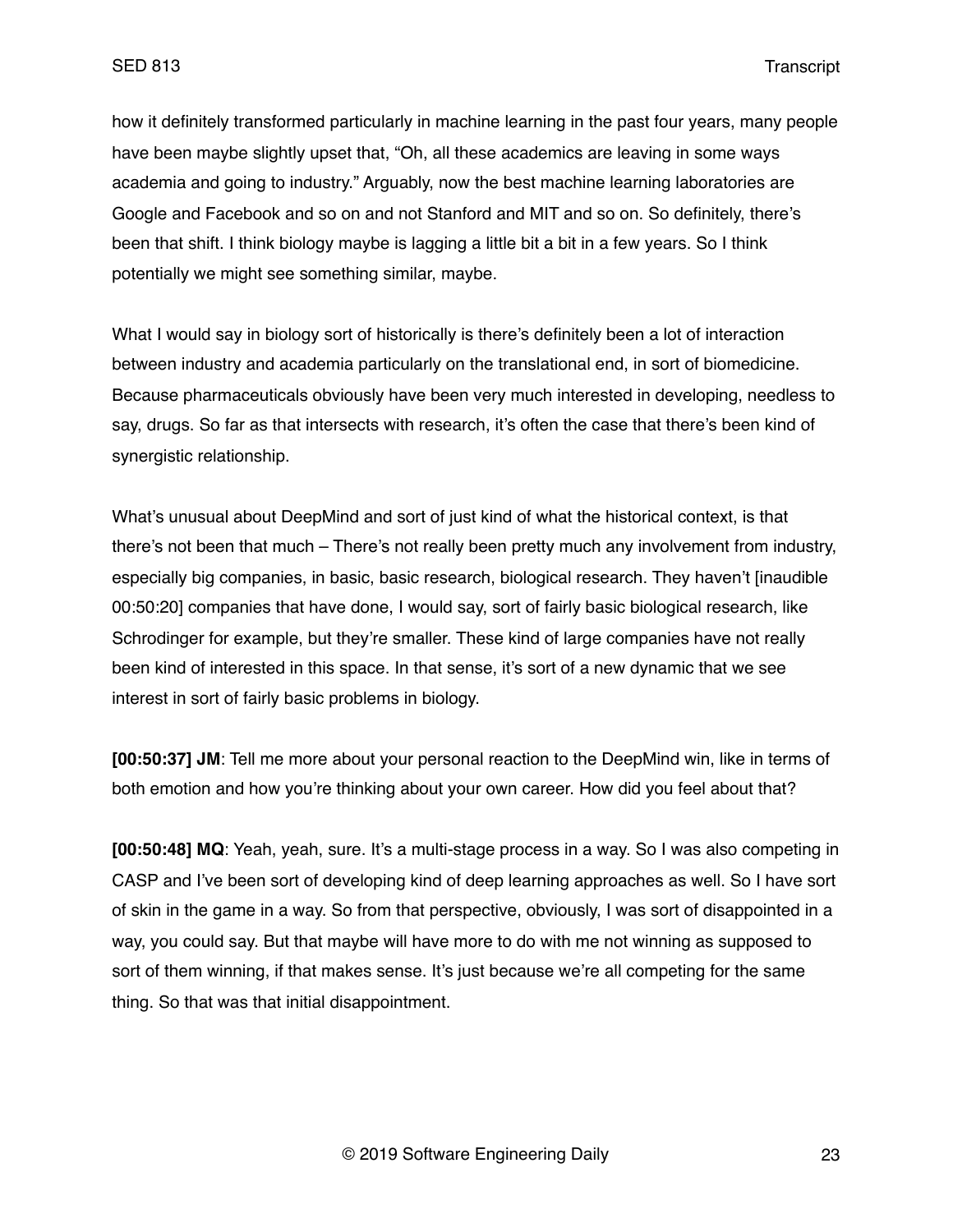I mean, on the whole obviously, this is a great news for the field, both because they're bringing more attention to it and because they've helped move it forward. In that sense, at the end of the day we're all in this to see protein structure get better. I think that's in that win.

Longer term. I mean, I think for the time being, I'm not going to sort of alter my research reaction very much. I mean, I think it would be silly to see how engaged DeepMind and everyone else in this space. I think what we will see I suspect, and myself I think I'm going to listen to my own advice here, is that just like in computer science where there's been maybe some bifurcation in the sense that the kind of very compute-heavy approaches that just require a ton of data and just tons of resources to see through, those have become the domain of Google and Facebook and so on.

I think in academia, we can see the same thing, where people are going to move away from this sort of resource-heavy approaches and shift toward things that I may be a bit more kind of logical, a bit more novelty and sort of creativity-driven. Maybe at the end of the day, don't work as well, say, as kind of the resource-heavy approaches. But they point the path forward kind of toward more innovative directions that would be useful down the line. So that's my projection for how this will play out.

**[00:52:28] JM**: That's a fascinating analysis in light of some of the trends that I've been seeing in new software companies, where there's certainly an aversion to creating a company or a module or a software project that cannot compete with the data advantage and the resource advantage of these giant companies. In some sense, it's useful on the industry as a constraint, because it forces people to think a little bit more creatively about how to build businesses in light of these enormous monoliths.

We're running up against time. I'd love to know a little bit more about what you consider, I guess, the ongoing evolution between this academic and industry world. Specifically, what are the durable competitive advantages? If we think about academia versus industry, areas that are competing with each other, what are the durable competitive advantages of academia?

**[00:53:22] MQ**: I think the primary one is the fact that you – I mean, how true this is is not entirely clear. But at least in principle anyway, let's just say. In academia, you sort of have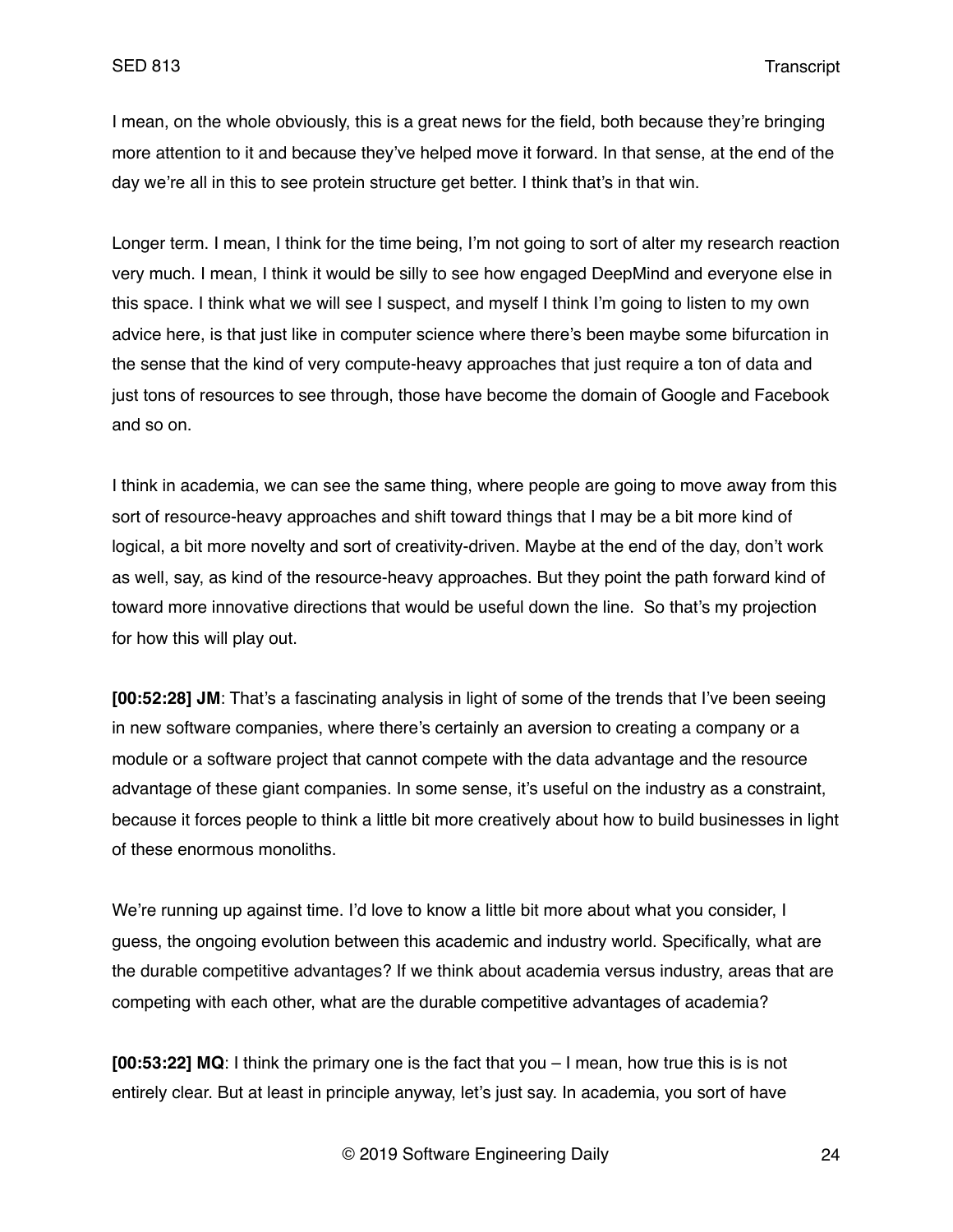freedom to follow your heart instead of try to pursue any kind of approach that appeals to you. Well, I think in industry, I think there is a more of a pressure to sort of produce results that have a wild factor. So I think in that regard, academia may have an advantage in being able to sort of pursue these sort of more out of the box or sort of fairly kind of unorthodox approaches.

To be clear, and I think this is what makes this era I think particularly interesting, is that you do have companies, even maybe you call them even institutions, so the right word, like DeepMind, which are actually pretty interested in doing basic science. That's what I think is quite different about this and this kind of harks back to the days of bubble ads and so on. I mean, they're quite different in a way than, say, Google research. Kind of the historical construed, because as far as I can tell, they're not under any pressure to sort of immediately product a product.

That I think is they do provide a very compelling competitor to academia in that regard. Maybe the last thing I'll add on this point is where I think they might enter some trouble if they try to kind of go beyond these very well-defined problems. So the nice thing with protein structure prediction is that the question has already been figured out for you. We know what the question is. We just need to solve it. That's quite rare actually in science. Most of the time, it's asking the right question that's the hard part.

I think if they decide to sort of move in the direction where they're trying to kind of effectively come up with their questions instead of broaden the breadth of the questions they try to tackle or the problems they try to tackle, that's where I think they will get into some trouble. But so long as very well-defined, I think they're going to provide some very tough competition.

**[00:55:17] JM**: Now, I'm really hoping to eventually do a show with someone from DeepMind and maybe in that episode we can go a little bit deeper into Alpha Fold and how it works, because I think with you and I, we haven't really gone into the depths of how that works. At this point, it's probably beyond the scope of this conversation. So maybe we could just kind of close on some thoughts about that fact. I've tried to do shows with DeepMind, and it's been pretty tough. That's totally their prerogative. That's absolutely fine. But I would say it does kind of illustrate one of the durable competitive advantages of academia, which is its openness and it's kind of lack of the pressures of industry. You see the gradient between these two worlds I think being explored by OpenAI. I think open AI is kind of the first – I'm brutally happy that OpenAI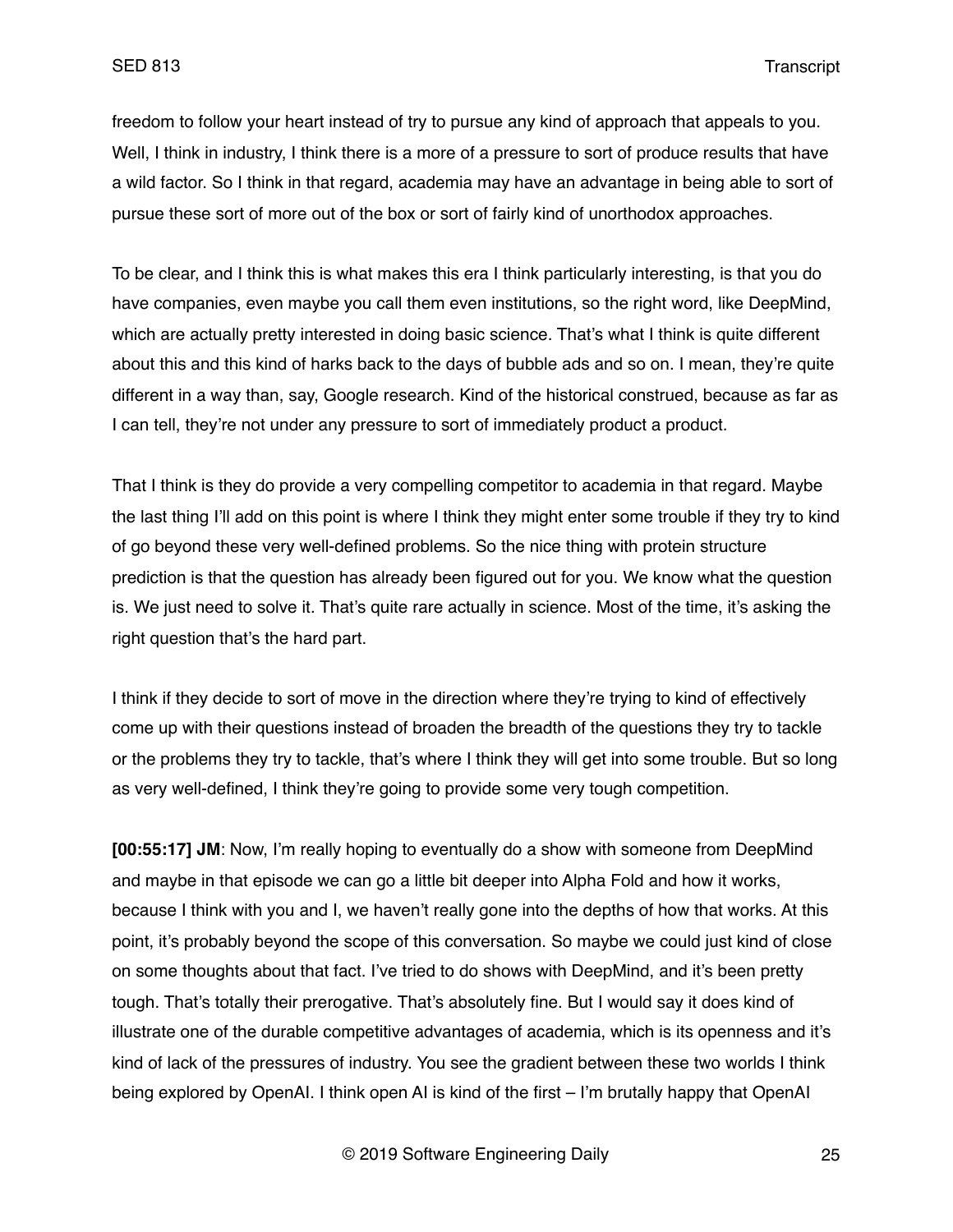exists. I didn't really realize how important it would be when it was started, I guess, four or five years ago. But OpenAI, you kind of have this default open environment in contrast to this sort of impenetrable opacity of DeepMind that only gains shades of transparency through promotional blog posts. So I guess as a closing topic, how do you see I guess the rising competition, if you would describe it that way, or coopetition between open AI and DeepMind.

**[00:56:48] MQ**: Yeah. Well, I mean, it's interesting you say all these, because in some ways I think the difference is maybe going to shrink in a bit unfortunately, because OpanAI just recently decided they're going to become a limited for profit, right? They have this mechanism where they  $-$ 

**[00:57:00] JM**: But for fairly virtuous reasons.

**[00:57:02] MQ**: Quite possibly. But, I mean, the problem obviously is structurally once things change and they sort of depend on the goodwill of the people involved, and obviously that changes overtime. So it's hard to go and keep.

I mean, it's an interesting point. To be honest, I think we suffer from this in academia a little bit. I mean, I talk about this in the blog post, where I think some of the things that held back protein structure prediction work in academia is the fact that people are a bit secretive and they don't sort of polish their results until every two years or whatever when this CASP thing happened, and I think that held us back. I think computer science has been much healthier in a way, because it's been much more iterative and people publish much more quickly.

So I would say as an ecosystem – Initially when I was answering your question, I was thinking from the perspective of an individual lab. But as an ecosystem, I do think academia does provide a very compelling alternative, because you do have – Like you just said. It is much more open. Of course, as big as DeepMind maybe, it's not going to sort of compete with this bizarre – Bazar, rather, of different ideas to kind of take an open source analogy. I think [inaudible 00:58:05] to how academic research is done [inaudible 00:58:10] new ideas bubble up all the time, and I think in the long run will I think improve to be durable.